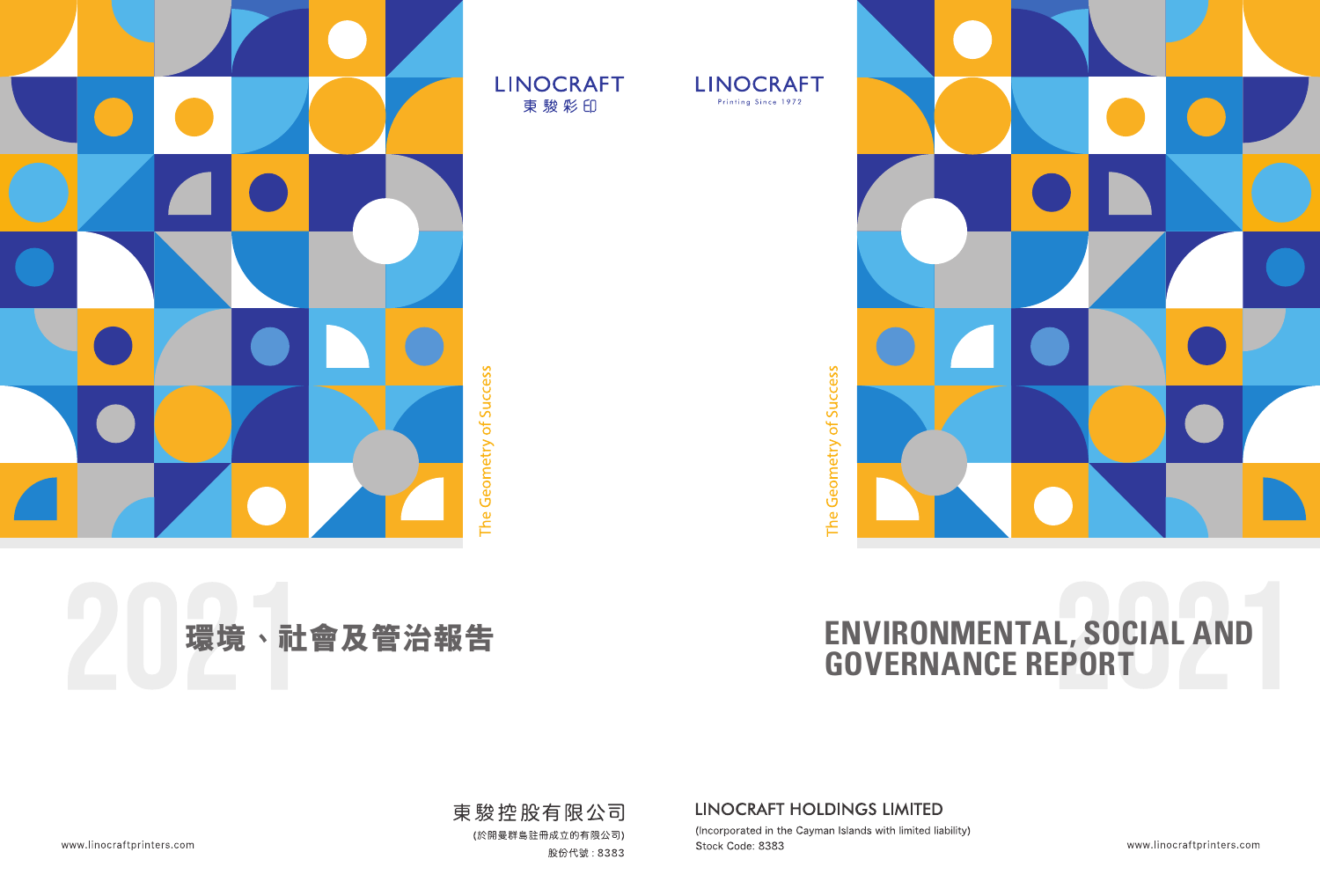# **INTRODUCTION**

Linocraft Holdings Limited ("**Linocraft" or "Company**") and its subsidiaries (collectively referred to as the "**Group**") is pleased to present the Environmental, Social and Governance (the "**ESG**") Report (the "**ESG Report**") for the year ended 31 August 2021 (the "**Year 2021**"). The Group is an international printing services company that principally engaged in providing quality printing services which focus on packaging printing and its products include packaging boxes, rigid boxes, paper-board inserts, instruction manuals and printed labels to direct customers and contract manufacturers of international renowned brands. The Group has production plants principally located in Malaysia and the Philippines.

# **GOVERNANCE STRUCTURE**

The Board of directors (the "**Board**") of the Company has overall responsible for the ESG strategy and reporting. Collectively, the Board is also ensuring the effectiveness of ESG risk management and internal control mechanism.

On day-to-day management, the senior management of the Group implement the overall ESG strategies and policies adopted by the Board. The chief operating decision maker ("**CODM**"), being the chief executive director of the Group, the senior management of the Group and/or other management (the "**ESG Team**") will examine and address all the ESG risks and opportunities. The ESG Team is responsible for the implementing the approved ESG policies, rules and regulations; collecting, compiling and formulating data and statistics on ESG related issues and key performance indicators ("**KPIs**"); as well as reviewing and monitoring especially on the legal and social compliance of the ESG related issues on-going basis.

The Group approach to corporate responsibility ensures that ESG risks and opportunities are identified, evaluated and controlled in line with industry best practice. This aims to set the direction for a future-orientated business strategy that balances economic success with environmental and social responsibility, in line with the expectations of stakeholders. The Group seeks to promote sustainable business practices, increase transparency and ensure that the Group risk management processes help to avoid negative environmental and social impacts arising from its core businesses. As such, the Group has incorporated ESG commitments into its operational business model, through the adoption of a environmental management system approach aligned to ISO 14001:2015, the international standard for environmental management.

The Board will discuss and review the Group's ESG risks and opportunities, performance, progress, goals and targets regularly with the assistance of the ESG Team.

# **REPORTING PERIOD**

The ESG Report covers the period from 1 September 2020 to 31 August 2021, together with the comparative data for the year ended 31 August 2020 ("**Year 2020**") where appropriate.

# **REPORTING FRAMEWORK**

The ESG Report follows the ESG reporting guide (the "**ESG Guide**") as set out in Appendix 20 to the rules governing the listing of securities on GEM of The Stock Exchange of Hong Kong Limited (the "**Stock Exchange**").

Information relating to the Group's corporate governance practices has been set out in the Corporate Governance Report on P.18 to P.29 of the Annual Report 2021 of the Company.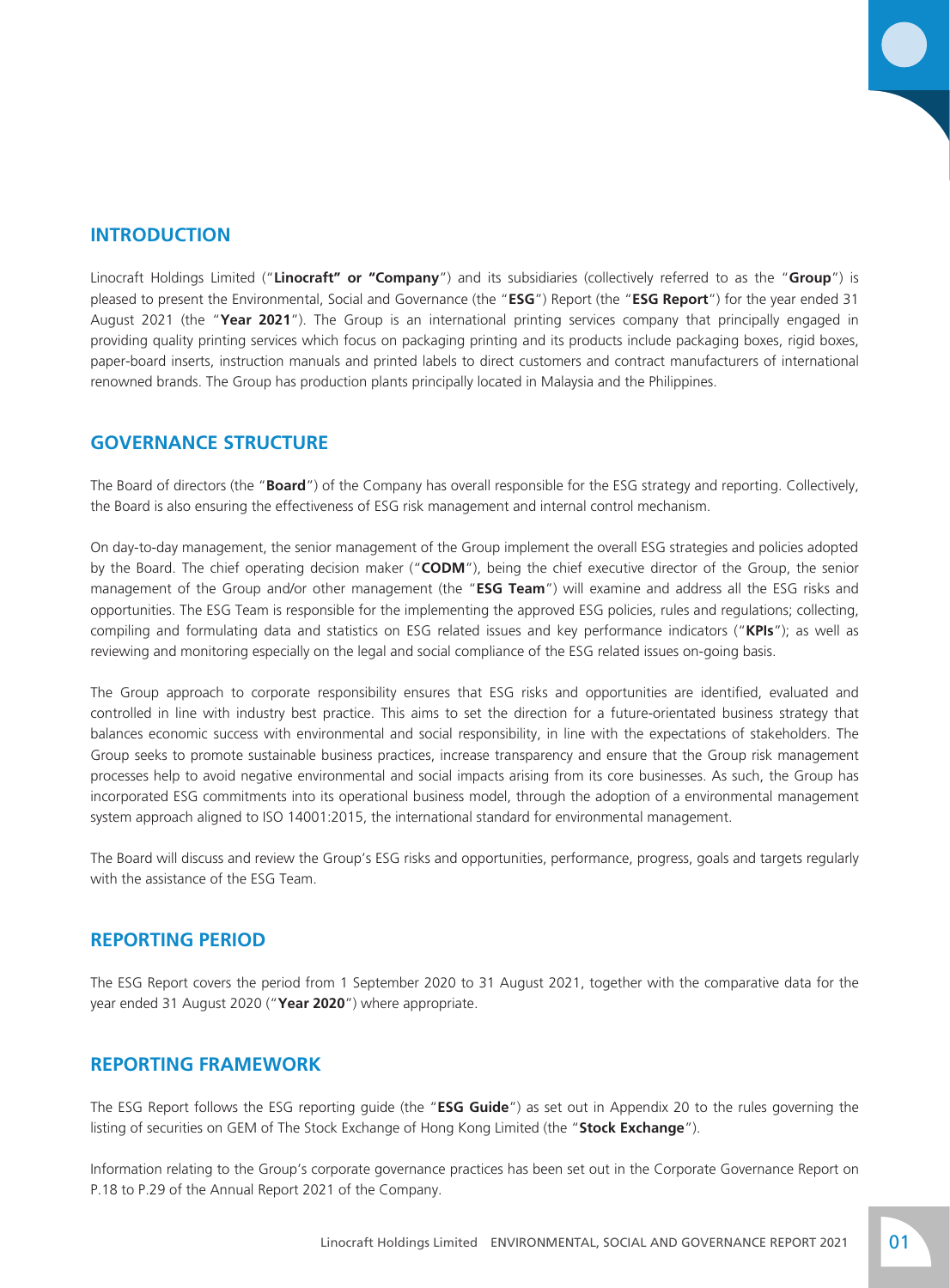# **SCOPE AND BOUNDARY OF THE ESG REPORT**

The Group has been operating in one operating and reportable segment, being printing and manufacture of instruction manuals, insert, packaging products and printed paper labels. The ESG Report focuses on the operation of the Group at its principal places of business in Malaysia and the Philippines. The reporting scope is determined by the CODM, that regularly reviews the Group's internal reporting in order to assess the performance and allocate resources of the Group. The KPIs data are gathered only from the operations under the Group's direct operational control. The Group will continue to strengthen information of the major ESG aspects in order to enhance the disclosure of information on sustainable development when and where applicable.

## **CONTACT US**

For detailed ESG information of the Group, please visit our Company's website at http://www.linocraftprinters.com. You can also provide your feedback and comments on our sustainability performance.

## **REPORTING PRINCIPLES**

The Stock Exchange has set forth four principles for reporting in the ESG Guide: Materiality, Quantitative, Balance and Consistency, which should form the basis for preparing the ESG Report. As recommended, through stakeholder engagements, the Group can understand wide-ranging views and identify material environmental and social issues.

During the Year 2021, the Group has applied the reporting principles in the aforementioned ESG Guide as the following:

| Materiality:  | Materiality assessment was conducted to identify material issues during the Year 2021, thereby adopting<br>the confirmed material issues as the focus for the preparation of the ESG Report. The materiality of ESG<br>issues was reviewed and confirmed by the Board. Please refer to the sections headed "Stakeholder<br>Engagement" and "Materiality Assessment" for further details. |
|---------------|------------------------------------------------------------------------------------------------------------------------------------------------------------------------------------------------------------------------------------------------------------------------------------------------------------------------------------------------------------------------------------------|
| Quantitative: | The standards and methodologies used in the calculation of relevant data in the ESG Report, as well as<br>the applicable assumptions were disclosed. The key performance indicators data are supplemented by<br>explanatory notes to establish benchmarks where applicable.                                                                                                              |
| Consistency:  | The ESG Report adopted essentially consistent methodologies to allow for meaningful comparisons of                                                                                                                                                                                                                                                                                       |

ESG data over time, and the explanations were provided regarding data with changes in the scope of disclosure and calculation.

The ESG Report has undergone the internal review process of the Group and was approved by the Board.

## **STAKEHOLDER ENGAGEMENT**

The Group is committed to operating in a sustainable manner while balancing the interests of its various stakeholders whom are communicated through meetings, enquiries, interviews and discussions, including: shareholders, employees, customers, suppliers and subcontractors, regulatory authorities and the local communities in which the Group operates.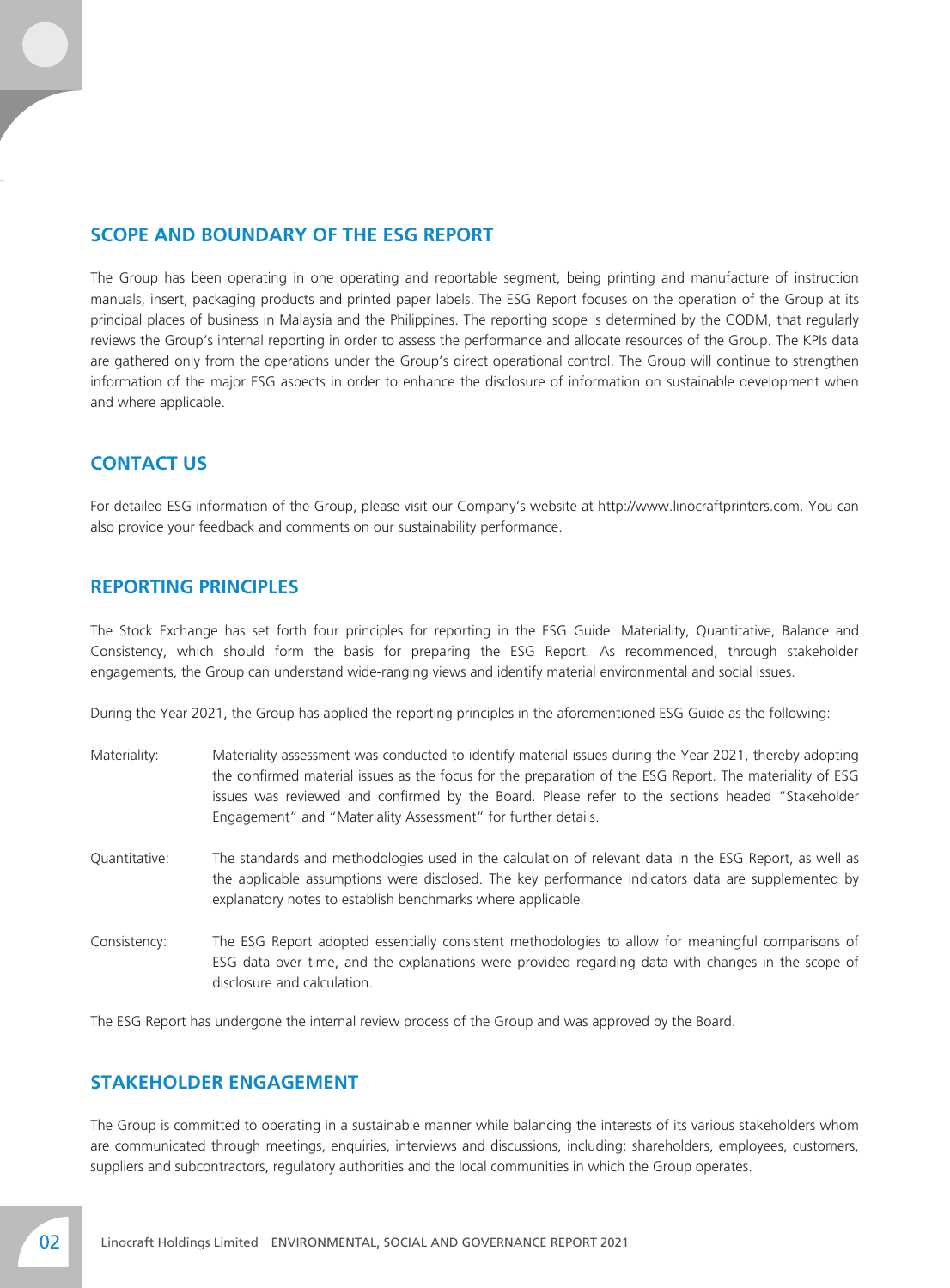To understand and address the key issues of concern of different stakeholders, we have been facilitating effective communication and maintaining ongoing relationships with them. We have established a comprehensive stakeholder engagement process and we will continue to increase the involvement of stakeholders via constructive conversation to chart long-term prosperity.

## **MATERIALITY ASSESSMENT**

Linocraft has maintained close communication with its stakeholders. Through multiple discussions and direct communications, the Group understands the core issues that matter most to its stakeholders. By understanding the critical issues from both internal and external perspectives through vital stakeholders and, to develop corporate strategy, goals, targets, programs, initiatives, to advance business sustainability across Asia Region.

The Group has conducted a material assessment with different stakeholders through the aforementioned engagement channels to identify corresponding ESG issues and assess the materiality. They were invited to complete a survey based on a list of ESG issues and we have obtained 40 number of samples to help identifying stakeholder's priorities. On the scale from 0 to 4, where 0 is the least concern and 4 is the most concern key issues which are of stakeholder's concern.

The result of the materiality assessment is one of the most important tools for the Group to evaluate and prioritise the ESG issues related to the Group. The Board will then develop strategies according to the result of the materiality assessment with the assistance of the Management Team to manage the ESG issues.

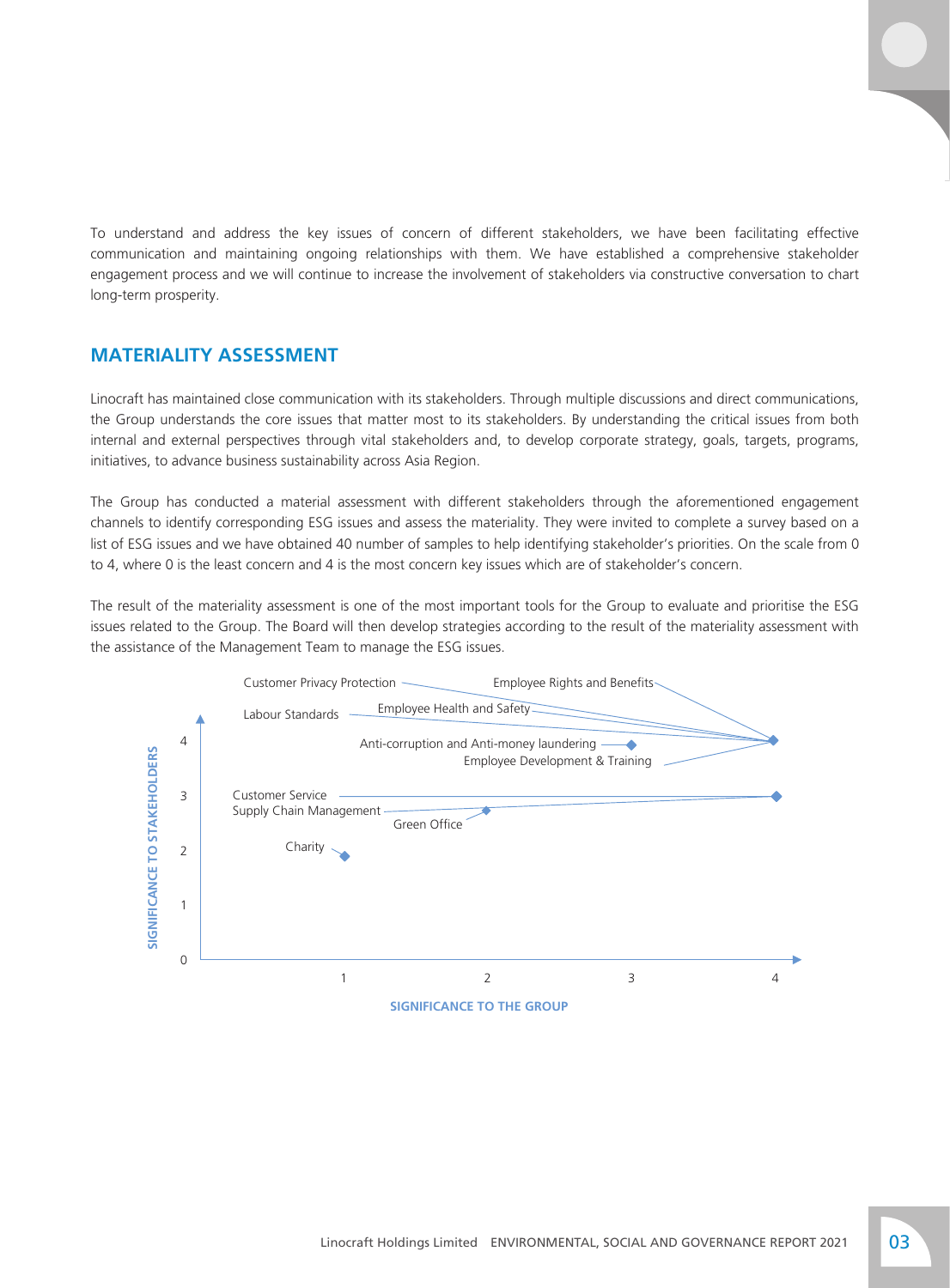## **BOARD STATEMENT**

The Board believes that a strong governance structure is critical to the effective management and implementation of ESG related issues. The Board is ultimately responsible for overseeing the Group's corporate governance, as well as the overall ESG management approach, and has a supervisory role in the data collection, preparation and review of the ESG Report. The details of ESG governance structure of the Group are stated in the section headed "Governance Structure".

The Group understands the importance of environmental sustainability and protection. We are mindful of the environment and are committed to preserve it. Linocraft Printers Sdn. Bhd. and Linocraft Printers Philippines Inc, the indirect wholly-owned subsidiaries of the Company, have obtained ISO 14001:2015 environmental management system certification and takes an active role in being environmentally friendly. We invested in resources to build a water treatment plant within our production plants in Malaysia and the Philippines to treat water that have been contaminated by printing chemicals. Our Group has a certified environmental professional who has attended relevant environmental, health, safety and ISO training courses, is taking care of environmental health.

The Group is principally required to comply with the laws and regulations in relation to environmental protection in Malaysia, including the Environmental Quality Act 1974 and in the Philippines, including Toxic Substances and Hazardous and Nuclear Waste Control Act of 1990; Clean Air Act of 1999; Ecological Solid Waste Management Act No. 9003 of 2000; and Clean Water Act of 2004.

Linocraft has adopted policies on pollution prevention, preservation of natural resources and adherence to environmental laws and regulations. To the best knowledge of the Directors, the Group was in compliance with applicable environmental laws and regulations in all material respects during the Year 2021.

# **ENVIRONMENTAL RESPONSIBILITY**

Linocraft's control ESG agenda is a key priority, and the Group devote significant resources to adhering and adapting to the substantial number of heightened regulatory expectations and reporting requirements that guide printing industry. And the Group is committed to provide quality printing services to its client in a manner that minimizes potential adverse impact on the environment and energy sources.

#### **Aspect A1: Emissions**

The Group's business does not produce material amounts of emission, however greenhouse gas and emission are inevitable in the printing operation. The printing process will also generate contamination and chemical waste. Linocraft aims to minimize emission or chances of arising environmental hazard. The Group has engaged an independent professional consultant who is certified by the Department of Environment of Malaysia ("**DOE**") and adopted DOE standards in performing carbon emission assessment. During the Year 2021, the Group set a target reducing the total energy consumption intensity (unit/revenue) in the next 3 years compared to Year 2021.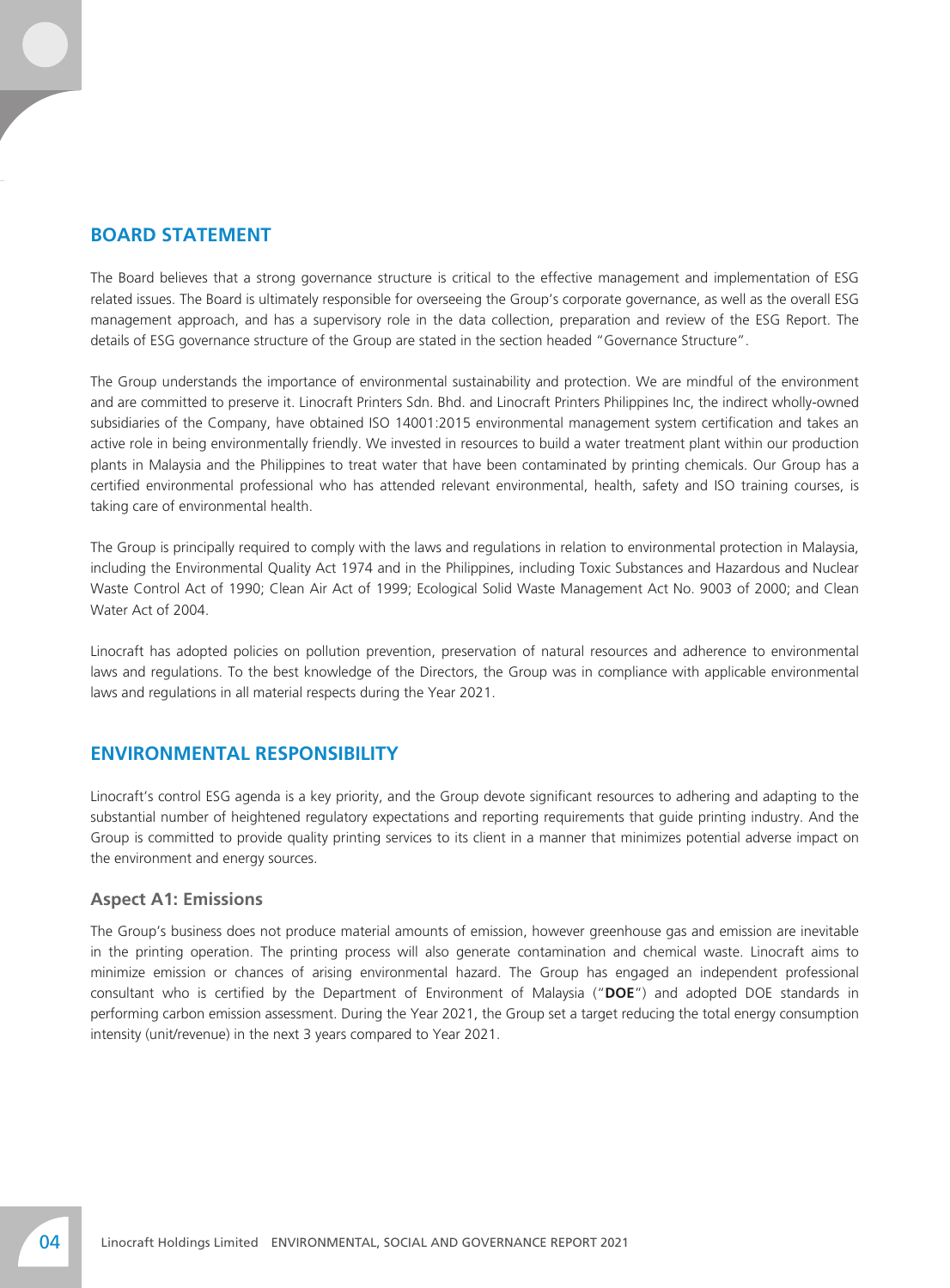## **Air Emissions**

Linocraft is committed to operating in compliance with applicable environmental laws and regulations in all material respects and protecting environment by minimizing the negative impact of the Group's operation on the environment. The major air and greenhouse emissions, discharges into the water of the Group are from the printing devices which consume a significant amount of energy and produce a substantial volume of waste during its processes. The Group has implemented a number of internal environmental policies, with appropriate equipment installed to help reduce the adverse impact brought to the environment.

#### **Energy**

The Group's main energy consumption comes from electricity, water, diesel and Liquefied Petroleum Gas ("**LPG**") in its operation.

The following table shows the energy consumption by types, volume and intensity (Unit/revenue). For the Year 2021 and 2020, the Group's revenue was RM257,228,000 and RM223,406,000 and they are used for calculating the intensity data.

| Energy                  | Unit  | <b>Total Energy consumed</b> |           | <b>Intensity (Unit/revenue)</b> |       |  |
|-------------------------|-------|------------------------------|-----------|---------------------------------|-------|--|
|                         |       | 2021                         | 2020      | 2021                            | 2020  |  |
|                         |       |                              |           |                                 |       |  |
| Electricity*            | kWh   | 7,627,563                    | 6,878,962 | 2.97%                           | 3.08% |  |
| $Diesel**$              | Liter | 89,112                       | 302,899   | 0.03%                           | 0.14% |  |
| Liquefied Petroleum Gas | Кg    | 17,400                       | 15,000    | 0.01%                           | 0.01% |  |

During the Year 2021, the increase in electricity usage as compared to Year 2020 was because of the production expansion in the Philippines and increase in machinery utilisation.

\*\* During the Year 2021, the decrease of consumption in diesel as compared to Year 2020 is due to effort of the Group to reduce carbon emissions by bringing in the battery forklifts after retiring the diesel forklifts.

### **Type of Emissions by Category**

| <b>Direct Air Emissions</b> | Nitrogen Oxides (NOx) |           | <b>Sulphur Oxides (SOx)</b> |                | <b>Particulate Matter (PM)</b> |                  |  |
|-----------------------------|-----------------------|-----------|-----------------------------|----------------|--------------------------------|------------------|--|
|                             | <b>Year 2021</b>      | Year 2020 | <b>Year 2021</b>            | Year 2020      | <b>Year 2021</b>               | <b>Year 2020</b> |  |
|                             | Кg                    |           | Kg                          |                | Кg                             |                  |  |
|                             |                       |           |                             |                |                                |                  |  |
| lnk                         | 0                     | $\Omega$  | 0                           | $\overline{0}$ | 131                            | 131              |  |
| <b>LPG</b>                  | 55                    | 47        | 0                           | $\overline{0}$ | 3                              | 3                |  |
| Vehicles                    | 814                   | 926       | 46                          | 75             | 19                             | 54               |  |
|                             |                       |           |                             |                |                                |                  |  |
| Total                       | 869                   | 973       | 46                          | 75             | 153                            | 188              |  |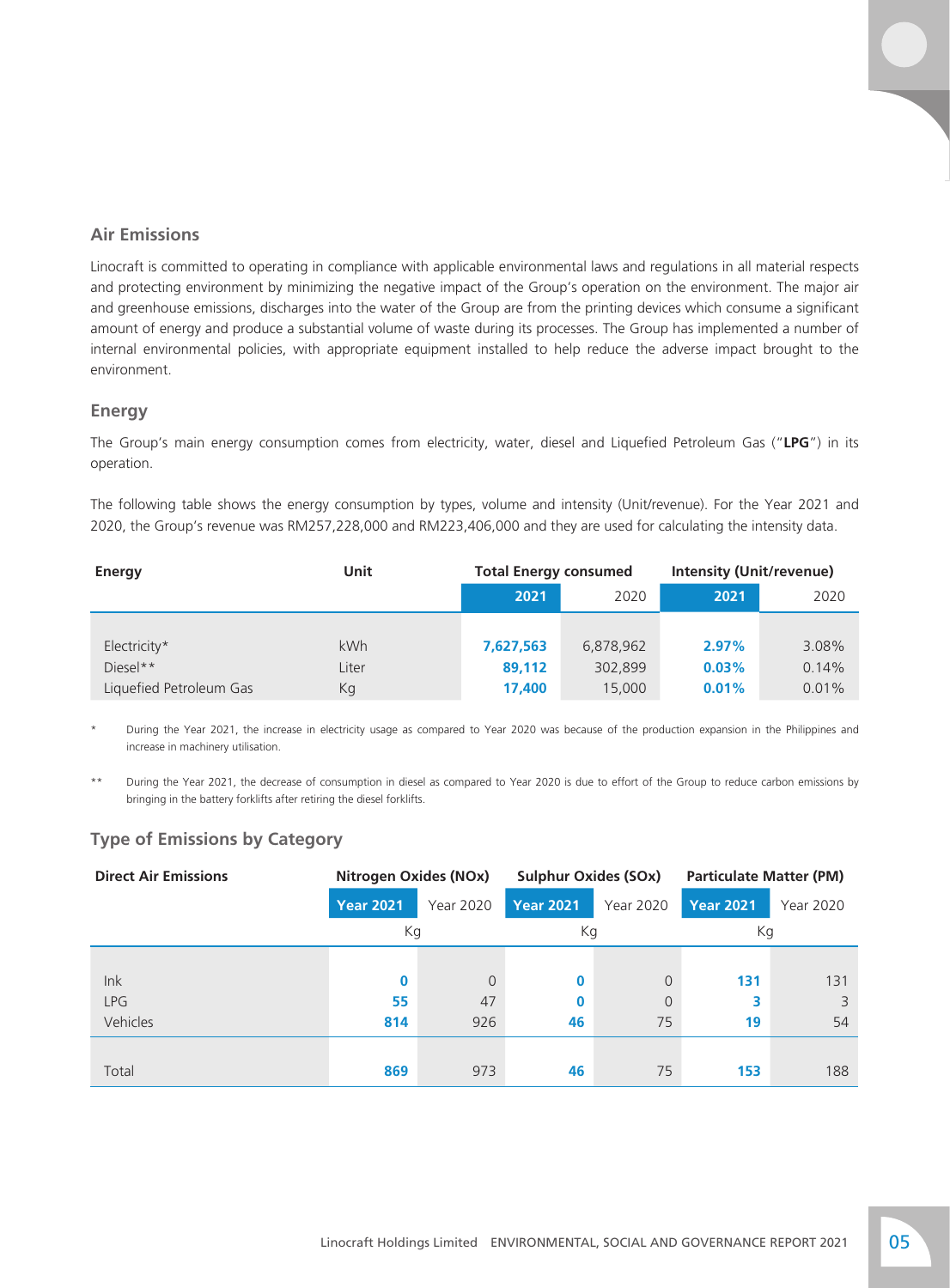The major source of emissions arising out of the Group's operation was petrol and diesel consumed by vehicles for transportation. We have adopted a series of preventive measures to control air emissions, all vehicles were arranged for regular maintenance and repair services by qualified personnel to ensure fuel consumption efficiency and respective emissions had complied with local emission standards.

| Greenhouse Gas Emissions ("GHG emissions")                                                      | $CO2$ and $CO2$ equivalents (Tonnes) |                |  |  |
|-------------------------------------------------------------------------------------------------|--------------------------------------|----------------|--|--|
|                                                                                                 | <b>Year 2021</b>                     | Year 2020      |  |  |
| <b>Scope 1 Direct Emissions</b><br>Direct GHG emissions from all combustion activities          | 139                                  | 474            |  |  |
| <b>Scope 2 Indirect Emissions</b><br>Indirect GHG emission from purchased electricity           | 4,650                                | 4,787          |  |  |
| <b>Total GHG emissions</b><br>Total GHG emissions intensity (CO <sub>2</sub> /thousand revenue) | 4,789<br>1.86%                       | 5,261<br>2.36% |  |  |

During Year 2021, the GHG emissions intensity comparisons has changed to revenue rather than the output intensity to produce much accurate comparisons and improve the accuracy in report presentation.

The principal sources of the Group's GHG emissions were generated from petrol and diesel consumption by vehicles (Scope 1) as well as purchased electricity (Scope 2). Due to the nature of business, the Group's consumption of electricity depends on the total output of piece of consumed for paper production. The Group has adopted a series of preventive measures to control GHG emissions and maintain the requirements for an environmental management system that the Group can enhance its environmental performance and raise the awareness of the employees and promote best practices of environmental management.

Greenhouse gas emissions calculations in Malaysia are determined using Malaysia local regulations and standards and supplemented with Emission Factors Inventory of the United States Environment Protection Agency.

Greenhouse gas emissions calculations in the Philippines are determined using the Phillippines local regulations and standards and supplemented with Emission Factors Inventory of the United States Environment Protection Agency.

The Group set a target of reducing the overall GHG emission intensity in the next 3 years compared to 2021 level. For the purpose of achieving the target, we have adopted a series of preventive and corrective measures to control GHG emissions from our business activities:

- Controlling of temperature of the air-conditioner in the office;
- Turning off idle plant and equipment;
- Switch off the engine when the vehicles are idling;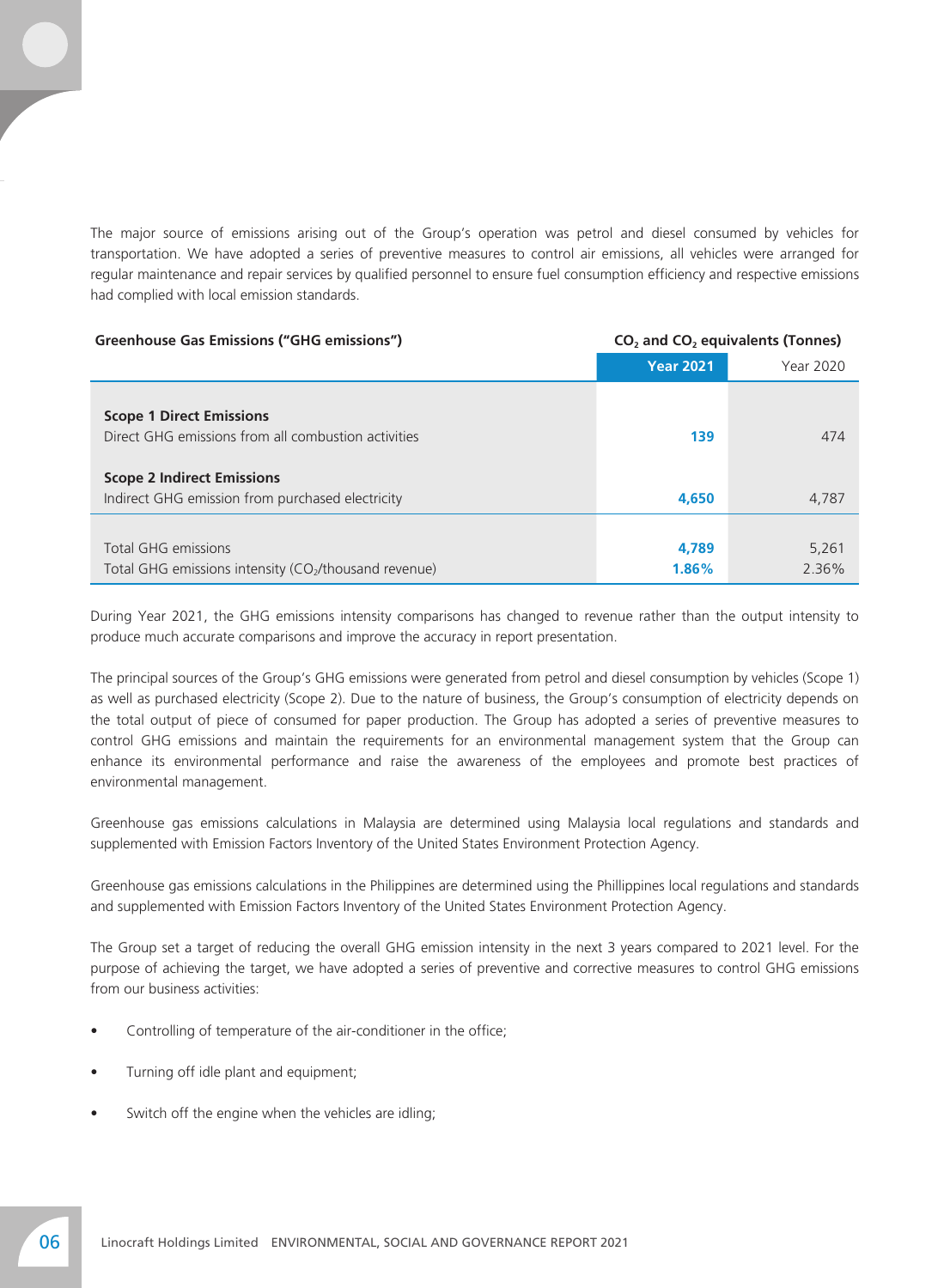- Reducing sources of heat and improve in-house air circulation;
- Acquisitions from green source energy and reducing usage on of non-renewable energy; and
- Deriving energy usage per output and evaluate energy efficiency on regular basis.

The Group is in the midst of formulating related environmental policies, the measurement covers vastly on environmental related aspects which contributed to global warming, namely on energy, transport, recycling materials, wastes and solvents usage. The initiatives to promote sustainability within as we constantly uphold the principles of emission reduction and resource efficiency in our environmental management approaches by implementing measures that promote energy efficiency, wastes reduction, and other green initiatives within. The Group is also committed to educating our employees in raising their awareness of environmental protection and complying with relevant environmental laws and regulations. Within our policy framework, we continuously seek opportunities to pursue environmentally friendly measures which enhance our environmental performance through minimising the consumption of energy and other resources.

#### **Waste Management**

In Malaysia, factory wastes consist of trade waste which are mostly wooden pallets, paper, plastic etc. which are "not hazardous". These are disposed by contractor with normal license from local authority. The governing law is the Solid Waste and Public Cleansing Management Act 2007 and the enforcement is under the jurisdiction of the local authority, same as household domestic wastes.

Wastes generated from factory production without hazardous material processes are referred to as trade wastes and managed under the Solid Waste and Public Cleansing Management Act 2007 except electronic and electrical wastes, asbestos and other non-hazardous material contaminated with hazardous materials.

Wastes generated from factory production with chemical or hazardous materials are legally defined as scheduled wastes through a regulation Environmental Quality (Scheduled Wastes) Regulations 2005 EQSWR2005. The regulation defined different categories of wastes based on chemical characteristics and content under 77 codes. The enforcement of EQSWR2005 is under the jurisdiction of DOE.

Scheduled wastes generated and not recycled in-house can be managed off-site but must be done by contractor licensed by DOE. The law requires company that collect the scheduled wastes (transporter) and the company that receive and subsequently treat the scheduled wastes (recovery plant) must be licensed by DOE. A contractor that performs both transportation and recovery must have both the transport and recovery licenses.

Factory chemical wastewater can be treated with in-house wastewater treatment plant and is governed under Environment Quality (Industrial Effluent) Regulations 2009, the legal name of wastewater treatment plant is Industrial Effluent Treatment System or IETS. The sludge generated must be disposed as SW410. The printing and lamination processes generate liquid and solid wastes which are classified as scheduled wastes under EQSWR2005. The types and quantity of scheduled waste generated are listed in table below.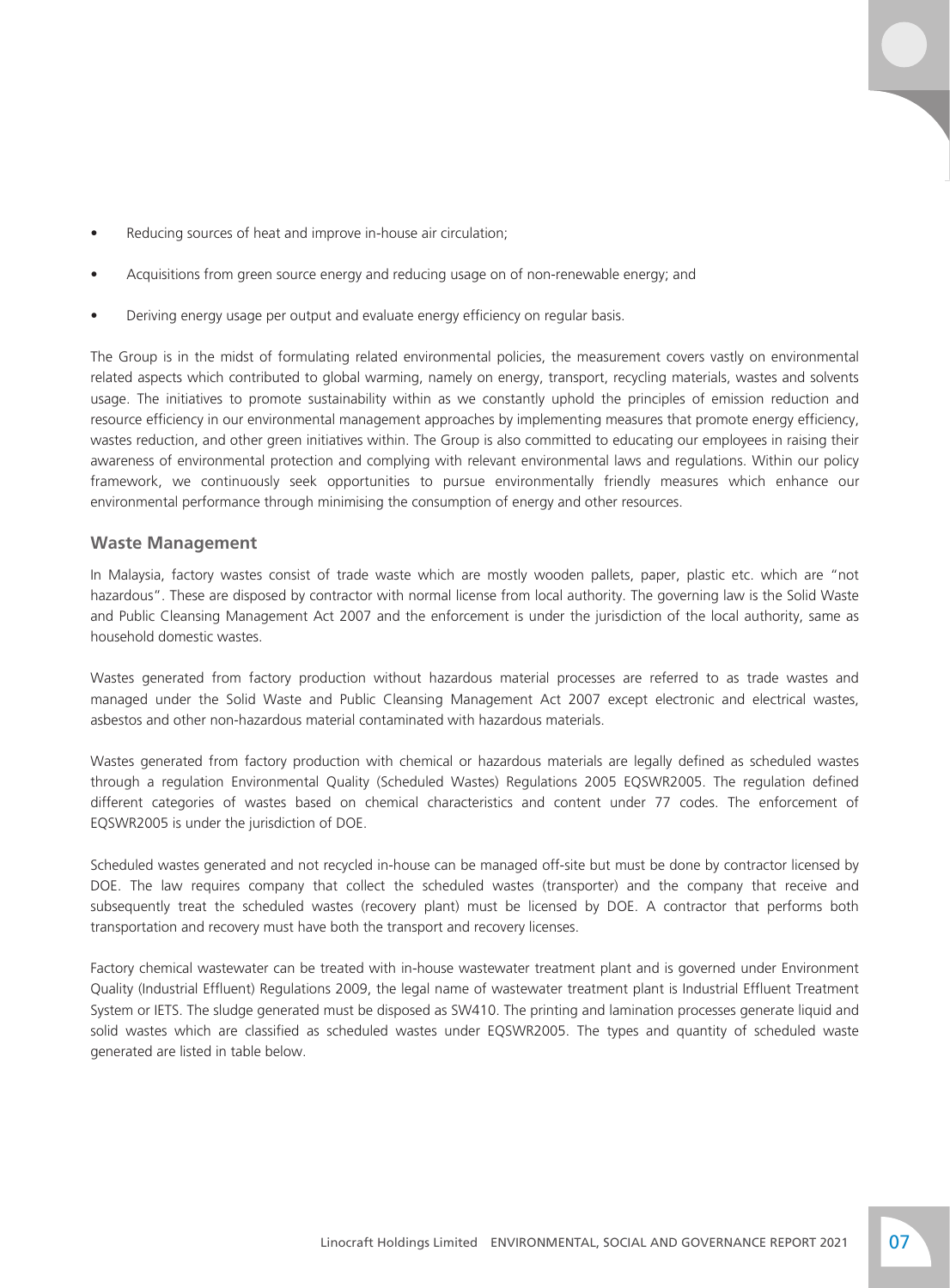The following tables shows the hazardous waste by types of waste for the Year 2021 and Year 2020:

| Code   | <b>Description</b>                     | <b>Originated Process</b> |                  | <b>Total Disposed (MT)</b> |  |
|--------|----------------------------------------|---------------------------|------------------|----------------------------|--|
|        |                                        |                           | <b>Year 2021</b> | Year 2020                  |  |
|        |                                        |                           |                  |                            |  |
| SW 303 | Waste of adhesive glue                 | Laminate                  | 7.472            | 8.100                      |  |
| SW 307 | Waste of coolant                       | Printing                  | 18.085           | 27.292                     |  |
| SW 322 | Spent Solvent                          | Printing                  | 1.720            | 1.010                      |  |
| SW 409 | Waste of contaminated containers       | Printing                  | 21.906           | 14.894                     |  |
| SW 410 | Waste of contaminated rags/plastic     | Printing                  | 20.712           | 22.194                     |  |
| SW 416 | Sludge of inks                         | Water treatment plant     | 35.555           | 26.476                     |  |
| SW 418 | Discard ink                            | Solvent                   | 0.209            | 5.433                      |  |
|        |                                        |                           |                  |                            |  |
| Total  |                                        |                           | 105.659          | 102.128                    |  |
|        |                                        |                           |                  |                            |  |
|        | Intensity of Chemical used per revenue | $0.0\%$                   | 0.0%             |                            |  |

#### Waste code categorized as per Environmental Quality (Scheduled Waste) Regulations 2005

During Year 2021, the hazardous wastes comparisons has changed to revenue rather than the output intensity to produce much accurate comparisons and improve the accuracy in report presentation.

The Group's standard operating procedure of scheduled waste management strictly follows DOE requirement and all the procedures steps. Meanwhile, for the Philippines operation, the Group follows the Department of Environment and Natural Resources Philippines ("**DENR**") in performing the waste management.

### **Appointed contractors for waste collection**

Scheduled waste collection with licensed contractor approved by DOE

| <b>Contractors</b>                                  | License No.                     | <b>License Validation</b> |  |  |
|-----------------------------------------------------|---------------------------------|---------------------------|--|--|
|                                                     |                                 |                           |  |  |
| 5E Resources Sdn Bhd (" <b>5E Resources</b> ")      | 003892, 003893, 004650 & 004651 | May 2021 - April 2022     |  |  |
| Pentas Flora (Johor Bahru) Sdn Bhd ("Pentas Flora") | 004702 & 004703                 | May 2021 - April 2022     |  |  |
| Estalco Sdn Bhd ("Estalco")                         | 002359, 002360, 004652 & 004653 | May 2021 - April 2022     |  |  |
| All Waste Services ("All Waste Services")           | OL-TR-R3-14-000054              | <b>July 2022</b>          |  |  |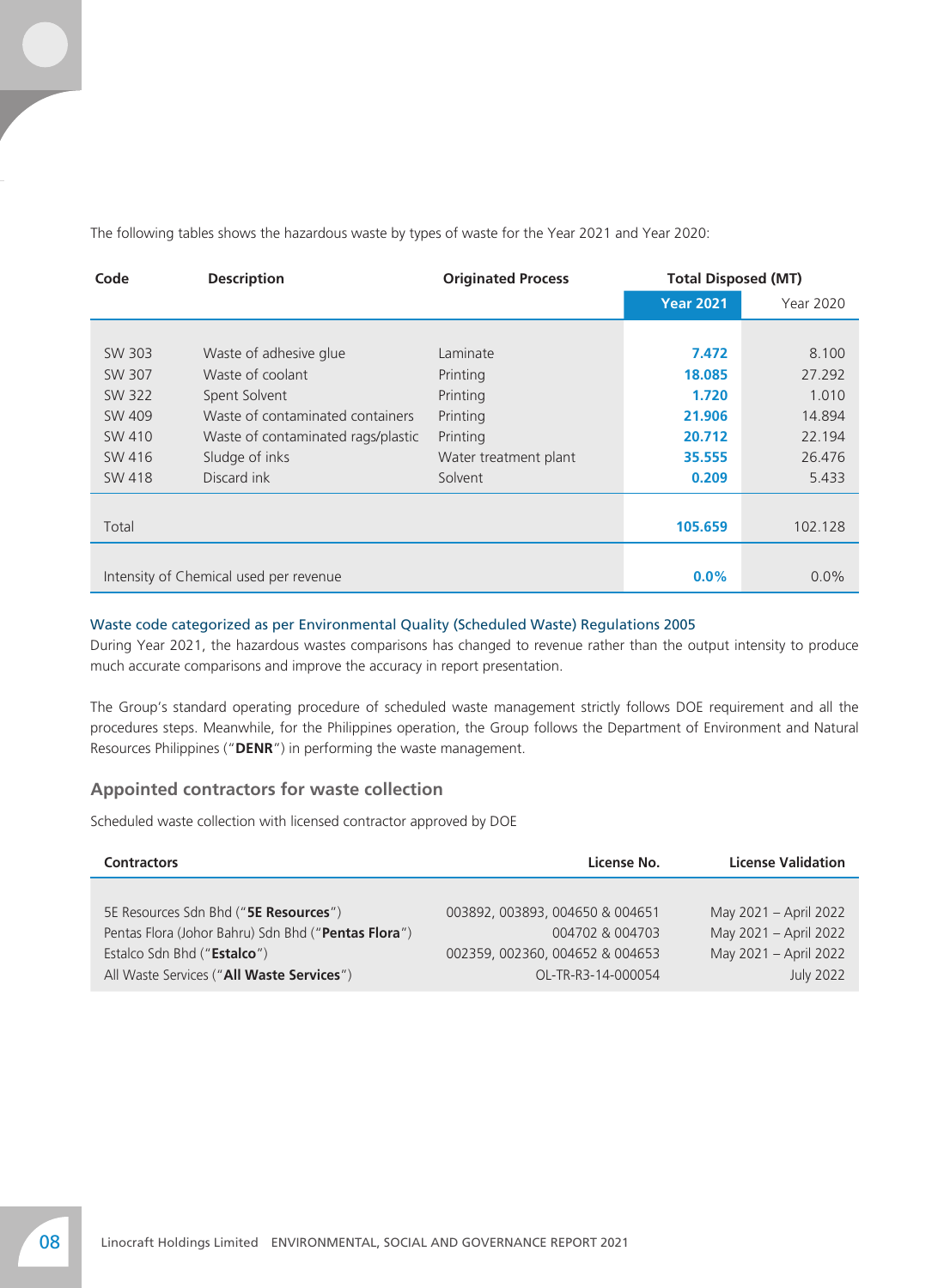## **Appointed contractors for handling specific type of wastes**

| <b>CODE</b> | <b>DESCRIPTION</b>            | <b>ORIGINATED</b>            | <b>CONTRACTOR</b>             |                               |                |                                     |
|-------------|-------------------------------|------------------------------|-------------------------------|-------------------------------|----------------|-------------------------------------|
|             |                               |                              | <b>5E</b><br><b>RESOURCES</b> | <b>PENTAS</b><br><b>FLORA</b> | <b>ESTALCO</b> | <b>ALL WASTE</b><br><b>SERVICES</b> |
|             |                               |                              |                               |                               |                |                                     |
| SW 303      | <b>GLUE WASTE</b>             | <b>LAMINATE</b>              | $\checkmark$                  | $\checkmark$                  |                |                                     |
| SW 307      | <b>WATERBASE WASTE</b>        | <b>PRINTING</b>              | $\checkmark$                  | $\checkmark$                  |                |                                     |
| SW 322      | <b>SPENT SOLVENT</b>          | <b>PRINTING</b>              | $\checkmark$                  | $\checkmark$                  |                |                                     |
| SW 409      | <b>CONTAMINATED CONTAINER</b> | <b>PRINTING</b>              | $\checkmark$                  | $\checkmark$                  | $\checkmark$   | $\checkmark$                        |
| SW 410      | <b>CONTAMINATED RAGS</b>      | <b>PRINTING</b>              | $\checkmark$                  | $\checkmark$                  | $\checkmark$   |                                     |
| SW 416      | SLUDGE OF INK                 | <b>WATER TREATMENT PLANT</b> | $\checkmark$                  |                               | $\checkmark$   | $\checkmark$                        |
| SW 418      | <b>DISCARDED INK</b>          | <b>PRINTING</b>              |                               | $\checkmark$                  |                |                                     |

**Chemical Consumption (Non-Hazardous) for Water Treatment Plant (Metric Tonnes)**

|                                        | <b>CHEMICAL CONSUMPTION (MT)</b> |         |  |
|----------------------------------------|----------------------------------|---------|--|
| <b>NON-HAZARDOUS CHEMICAL</b>          | 2021                             | 2020    |  |
|                                        |                                  |         |  |
| Pac Chemical                           | 0.97                             | 2.66    |  |
| Intensity of Chemical used per revenue | $0.0\%$                          | $0.0\%$ |  |

**Chemical Consumption (Hazardous) for Water Treatment Plant (Metric Tonnes)**

|                                        | <b>CHEMICAL CONSUMPTION (MT)</b> |         |  |  |
|----------------------------------------|----------------------------------|---------|--|--|
| <b>HAZARDOUS CHEMICAL</b>              | 2021                             | 2020    |  |  |
|                                        |                                  |         |  |  |
| Sodium Hydroxide (Caustic Soda)        | 0.098                            | 0.234   |  |  |
| Polymer                                | 0.017                            | 0.025   |  |  |
| Balance Nutrient (Powder)              | 0.031                            | 0.011   |  |  |
| Balance Nutrient (Liquid)              | 0.117                            | 0.237   |  |  |
|                                        |                                  |         |  |  |
| Total                                  | 0.263                            | 0.507   |  |  |
|                                        |                                  |         |  |  |
| Intensity of Chemical used per revenue | $0.0\%$                          | $0.0\%$ |  |  |

During Year 2021, the Chemical Consumption (Hazardous & Non-Hazardous) for Water Treatment comparisons will change to revenue rather than the output intensity to produce much accurate comparisons and improve the accuracy in report presentation.

In order to minimise the environmental impacts from non-hazardous wastes generated from our business operation, the Group has engaged licensed specialists to handle the non-hazardous wastes.

The Group set a target of reducing the overall hazardous and non-hazardous wastes (Intensity of Chemical used per piece of consumed) in the next 3 years compared to 2021 level. For the purpose of achieving the target, we have adopted a series of preventive and corrective measures to control hazardous and non-hazardous waste from our business activities.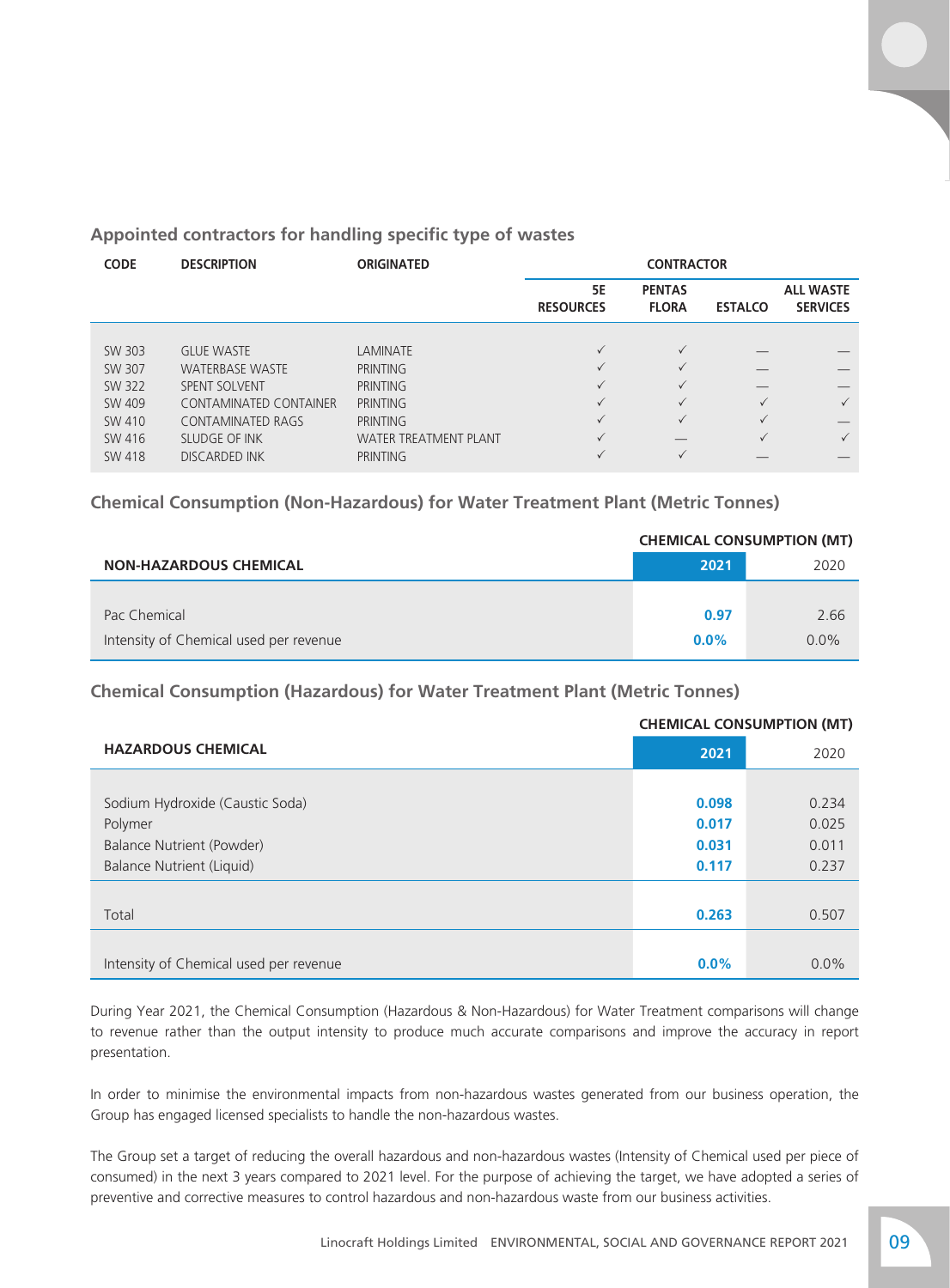## **Aspect A.2: Use of Energy**

The Group has adopted a series of internal control policies and procedures to enhance the efficiency in consumption of resources including energy, water and other raw materials. The Group practices scheduled wastes management with accordance to the regulations under ministry of environment while reducing harm to our environmental. All employees are committed to continually enhancing the environmental awareness to ensure that these measures work in line with the growth of our business strategies and integrated into day-to-day operation of the business. During the Year 2021, the Group set a target reducing the energy consumption intensity (Unit/revenue) in the next 3 years compared to Year 2021.

#### Energy

The Group's main energy consumption comes from electricity, water, diesel and LPG Gas in its operation.

The following table shows the energy consumption by types, volume and intensity (Unit/revenue). For the Year 2021 and 2020, the Group's revenue was RM257,228,000 and RM223,406,000 and they are used for calculating the intensity data.

| Energy                  | Unit        | <b>Total Energy consumed</b> |           | <b>Intensity (Unit/revenue)</b> |       |  |
|-------------------------|-------------|------------------------------|-----------|---------------------------------|-------|--|
|                         |             | 2021                         | 2020      | 2021                            | 2020  |  |
|                         |             |                              |           |                                 |       |  |
| Electricity*            | kWh         | 7,627,563                    | 6,878,962 | 2.97%                           | 3.08% |  |
| Water                   | Cubic Meter | 41,179                       | 64,693    | 0.02%                           | 0.03% |  |
| $Diesel**$              | Liter       | 89,112                       | 302,899   | 0.03%                           | 0.14% |  |
| Liquefied Petroleum Gas | Kg          | 17,400                       | 15,000    | 0.01%                           | 0.01% |  |

During the Year 2021, the increase in electricity usage as compared to Year 2020 was because of the production expansion in the Philippines and increase in machinery utilisation.

During the Year 2021, the decrease of consumption in diesel as compared to Year 2020 is due to effort of the Group to reduce carbon emissions by bringing in the battery forklifts after retiring the diesel forklifts.

#### Efficient Energy Use

The Group has adopted series of internal control policies and procedures to enhance its efficiency in consumption of resources including energy, water and other raw materials. All employees are committed to continually enhancing the environment awareness to ensure that these measures work in line with the growth of the Group's business strategies and integrated day to day operation of the business.

The Group also set a target of reducing the energy consumption intensity (Unit/revenue) in the next 3 years compared to 2021 level. For the purpose of achieving the target, we have adopted a series of preventive and corrective measures to enhance the efficiency of energy use from our business activities:

The Group has adopted the following measures:

- Controlling of temperature of the air-conditioner in the office;
- Turning off idle plant and equipment;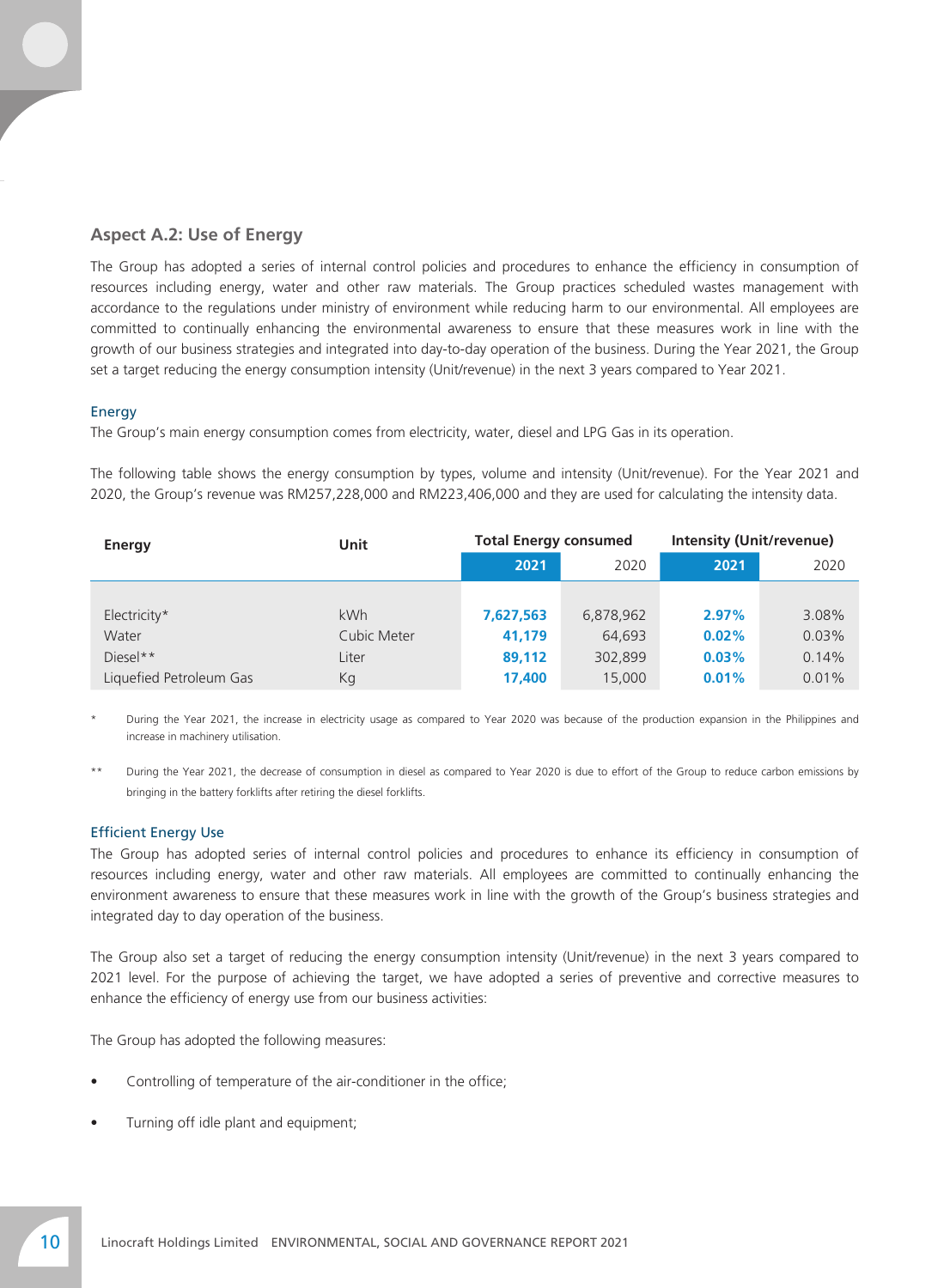- Practicing 5R's in the Group which is reuse, reduce, recycle, refuse and repair to help reducing wastage; and
- Eliminating excessive materials, packaging and wastage.

#### Water Utilization

Waste water is the next pollution the Group try hard to reduce. Due to the nature of the business, plate-making and other printing process requires a lot of water for rinsing zinc plates and generates waste water contaminated with ink.

The Group also set a target of reducing the water utilization to reduce water consumption (Intensity of water used per piece of consumed) in the next 3 years compared to 2021 level. For the purpose of achieving the target, we have adopted a series of preventive and corrective measures to control the water utilization from our business activities:

In addition, the Group has adopted a number of measures to save water as following:

- Always turn taps off tightly;
- Check the hoses and pipes for leaks, cracks, and other damage regularly and repair it in a timely manner;
- Give priority to effective water-saving products in purchase decision.

During the Year 2021, the Group has consumed 41,179 (2020: 64,693) cubic meter of water and the Intensity (Unit/ revenue) is 0.02% (2020: 0.03%).

#### Use of Packaging Materials

The products are packed with stretch films for the purposes of avoiding contamination or damage to the products. During the Year 2021, the stretch films used by the Group for packaging were approximately 56 tonnes and it is not considered a material aspect for the Group. The Group will continue to adopt the principles of simple packaging and green packaging to reduce impact on environment.

#### **Aspect A.3: The Environment and Natural Resources**

The Group practices scheduled wastes management in accordance to the regulations under ministry of environment while reducing harm to our environmental. At the same time, the Group practices 5R's in the Group which is reuse, reduce, recycle, refuse and repair to help reducing wastage. With certified ISO 14001:2015, Environmental Management System, and the Group is committed to preserve the environment by:

- Complying with applicable legal and regulatory requirements;
- Continuous improving environment system;
- Preventing water, air noise and land pollution through environmental programs related to significant environmental aspects; and
- Promoting environmental-friendly programmes, e.g. energy saving, waste reduction and recycling of water materials.

During the Year 2021, the Group did not have any material non-compliance issues in respect of any applicable laws and regulations relating to air and greenhouse gas emissions, discharges into water and land, and generation of hazardous and non-hazardous waste.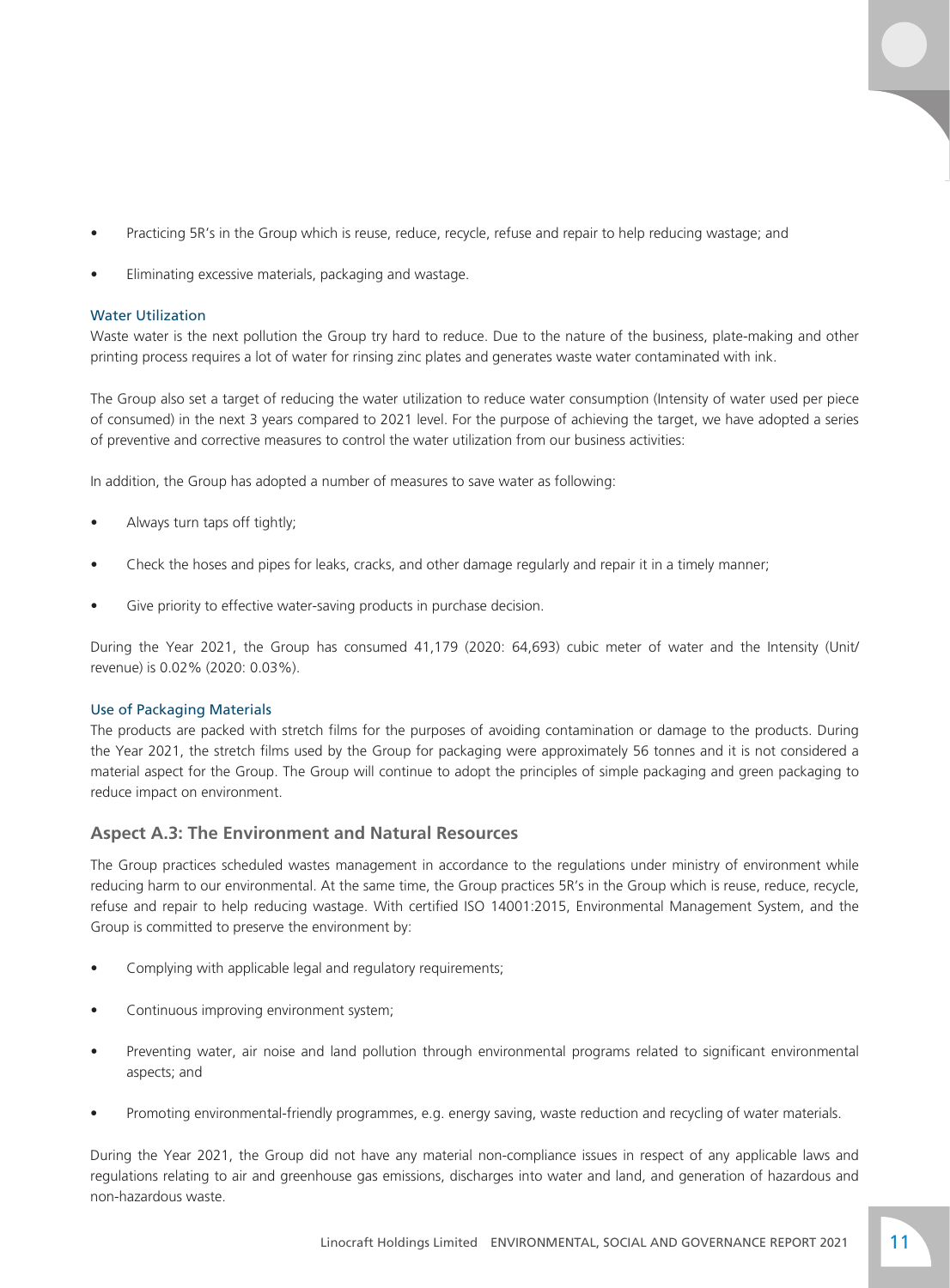## **Aspect A4: Climate Change**

Climate change is a global challenge that affects communities and businesses as a whole and it will affect our health, safety and work. Linocraft strive it best effort to protect the environment which can contribute to improve climate change issue. As a manufacturer, keeping environment clean is deemed important as pollution will affect human's health especially their employees. The Group has established risk management policy in identifying and mitigating climate related risks. The Group will assess the identified risks, employing qualitative and quantitative methods to determine their potential impact and likelihood of materialisation in a specific timeframe. As part of the effort on helping to improve Climate Change, Linocraft engaged independent parties to conduct assessment and audit on Environmental, Social and Governance annually. This includes review of its air emissions and energy consumption such as electricity, water, diesel, and liquefied petroleum gas. The Board of Directors and Management of Linocraft are aware of the impact and consequences of climate change. Therefore, Linocraft will take the initiative and effort to implement internal climate change policy. Linocraft recognises the importance of this exercise. All efforts taken must be consistent as this is a long-term exercise as it affects not only the place we live but also future generations.

As a results, we identified the material impacts on the Group's business arising from the following risks in relation to climaterelated issues:

#### **Physical Risks**

The increased frequency and severity of extreme weather such as typhoons, storms and heavy rains can disrupt operations by damaging the power grid, communication infrastructures or causing floods, hampering and injuring our employees during their work, leading to reduced capacity and decreased in productivity, or expose the Group to risks associated with nonperformance and delayed performance. To minimise the potential risks and hazards, the Group has flexible working arrangements and precautionary measures during bad or extreme weather conditions, by improving air circulation throughout the operations area and reducing sources of heat, by gradually replacing or modified machinery without adequate cooling systems. Other safety measures to avoid physical risks including in-house flood mitigation plan; on top of that, sourcing and selection of vendors based on green sources certified with Forest Stewardship Council ("**FSC**") in which managed forestry to its standards and offer benefits to both local and wider communities, directly or indirectly. FSC addresses issues such as illegal logging, deforestation and global warming and some reports indicative positive effects on economic development and environment conservation. The FSC label is used on a wide range of timber and non-timber products, from paper and furniture to medicine and jewelry, and aims to give consumers the option of supporting responsible forestry; and, ultimately to reduce impact of illegal or impromptu logging which was the dominating factor of environmental related disasters like flood and landslide over the past decades.

#### **Transition Risks**

The Group anticipate that there will be more stringent climate legislations and regulations to support the global vision of carbon neutrality. The Group acknowledge the increasing requirements of climate-related information disclosures such as the recent update of the Stock Exchange's ESG Guide in respect to significant climate-related impact disclosures of an issuer. Stricter environmental laws and regulations may expose enterprises to higher risks of claims and lawsuits. Corporate reputation may also decline due to failure to meet the compliance requirements for climate change. The company's related capital investment and compliance costs thus increase. In response to the policy and legal risks as well as the reputation risks, the Group regularly monitors existing and emerging trends, policies and regulations relevant to climate and be prepared to alert the top management where necessary to avoid cost increments, noncompliance fines or reputational risks due to delayed response. In addition, we have set targets to gradually reduce the Group's energy consumption and GHG emissions over the next three years. The measurements taken include sourcing for energy saving machinery or reduce consumption of non-renewable energy, or improve overall automation efficiency via technology improvement and gradually shifting sources for more environmentally friendly materials in years to come.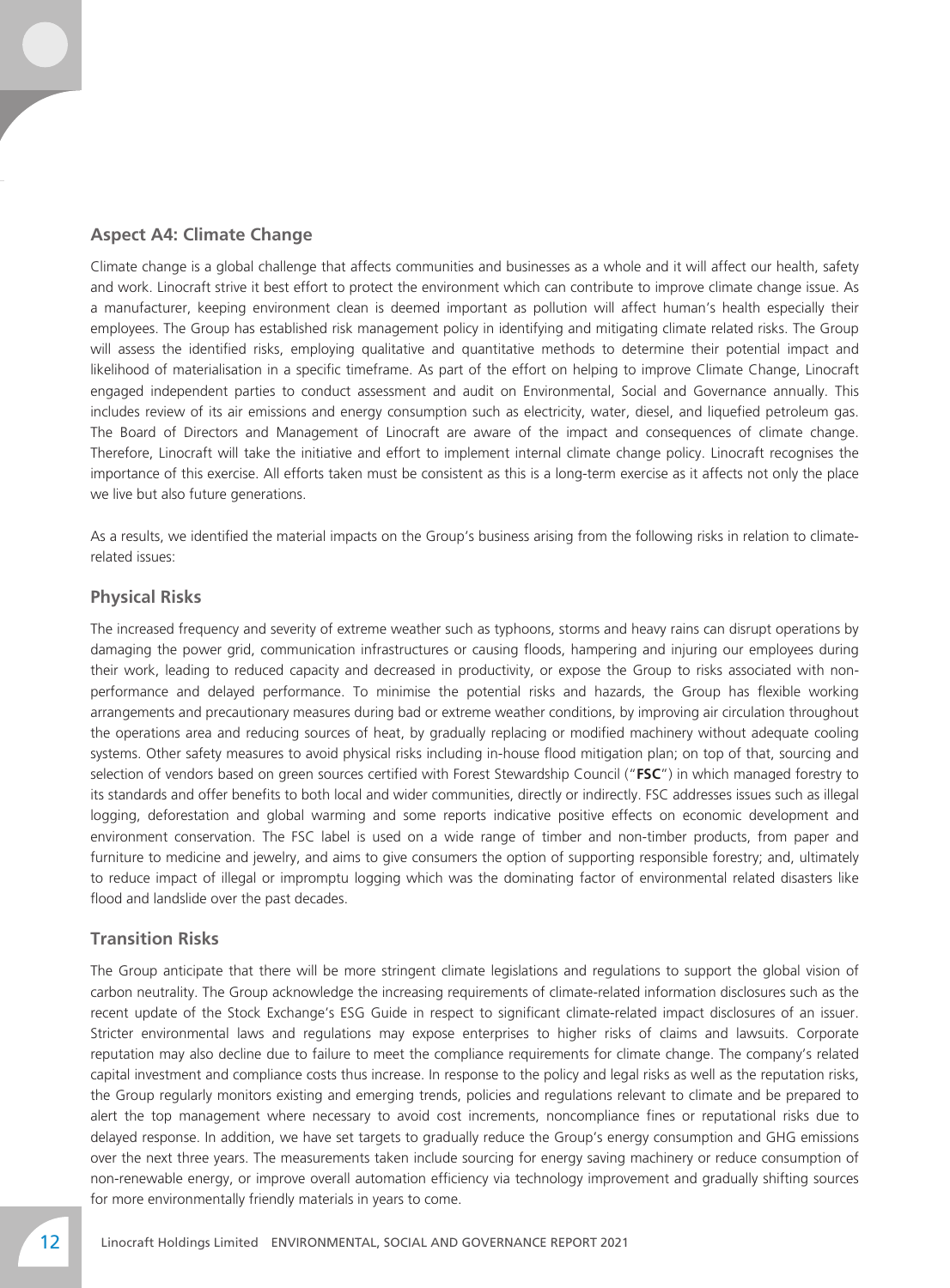# **SOCIAL RESPONSIBILITY**

#### **Aspect B1: Employment and Remuneration Policies**

#### Employment

The Group aims to create positive experiences that enable their valued employees to thrive. Equal to protecting the health and safety of its employees, taking consideration that environmental stewardship among its most important business responsibilities. The Group recognises that success in the printing and packaging industry is dependent on its employees. The Group has maintained the staff handbook which stipulates the policies of recruitment, dismissal, promotion, remuneration and benefits of employees. The Group recruits employees based on working attitude, industry experience, educational background and interpersonal skills. And the Group generally pays its employees a fixed salary and discretionary performancebased bonus that is paid yearly, subject to individual performance. Certain level of staff qualify for sales target-based monthly incentives.

Linocraft pays attention to employees' job satisfaction and views it to be of equal importance. The Group view human capital as its greatest asset and believe that happiness of employees inspires productivity. The Group periodically review staff welfare to ensure job satisfactory and comfortable working environment for all employees. The Group also rewards or promotes staff according to performance assessment as management believe that good workers should be amply rewarded, and such reward motivates employees to strive for strong performance each year to aid in Group's overall growth. The Group believes that, the management policies, working environment, development opportunities and employee benefits have contributed to employees' satisfaction levels and retention level. During the Year 2021, the Group organised bonding activities, such as badminton and annual staff dinner, to allow employees to build up teamwork and to strengthen their bonding.

During the Year 2021, the Group has 946 (2020: 864) full-time employees. The following chart sets out a breakdown in percentage of the Group's employees by geographic region. In Year 2021, most of the employees in the Group are from Malaysia, Nepal, Bangladesh and the Philippines which consists of 900 employees (95% of the total workforce).



#### **Nationality of Employee Linocraft Year 2021**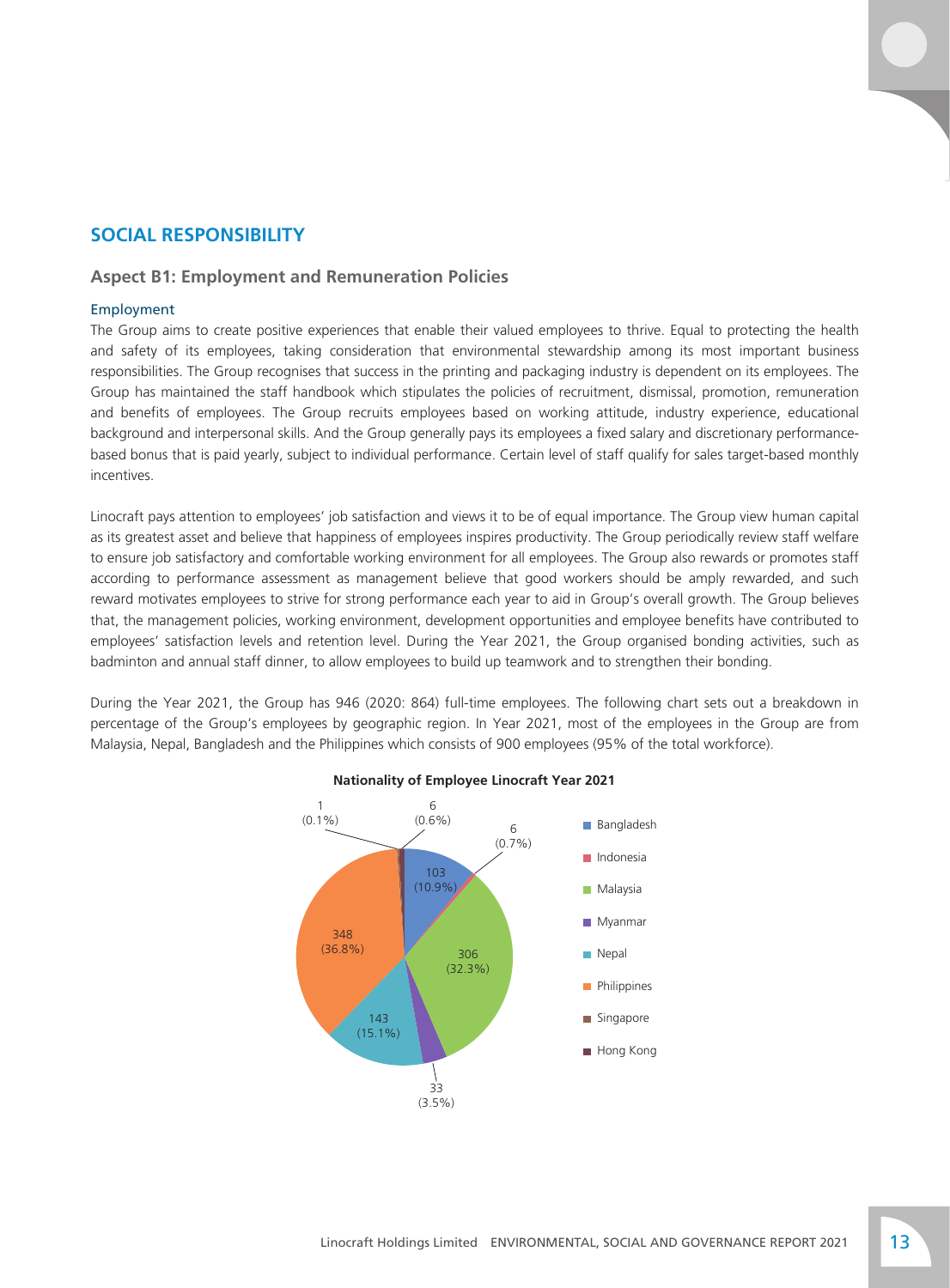

#### **Total Employees (Based on Operations)**

The demographic of nationality of 946 employees according to Group's operations base, the Group has a fair mixture of nationality operating across various department, the employees distribution are according to the Group's operational size and functionality, as reported the biggest allocation reported for the year were based in Malaysia with 588 employees (62%), followed by the Philippines, with 350 employees (37%); and, 8 employees which based in Hong Kong (1%). In addition, Human Resources Department conducts a comprehensive recruitment review process to ensure that the data provided by the candidates are accurate. The Group's recruitment and promotion process are carried out in a fair and open manner for all employees; employees are recognized and rewarded by their contribution, work performance and skills, and outcomes will not be affected by any discrimination on the grounds of age, gender, physical or mental health status, marital status, family status, race, skin color, nationality, religion, political affiliation and other factors.

#### **Total Workforce by Gender**

| Gender          | <b>Male</b> |      | Female |      | Total |      |  |
|-----------------|-------------|------|--------|------|-------|------|--|
|                 | 2021        | 2020 | 2021   | 2020 | 2021  | 2020 |  |
|                 |             |      |        |      |       |      |  |
| Number of staff | 686         | 653  | 260    | 211  | 946   | 864  |  |
| Percentage      | 73%         | 76%  | 27%    | 24%  | 100%  | 100% |  |



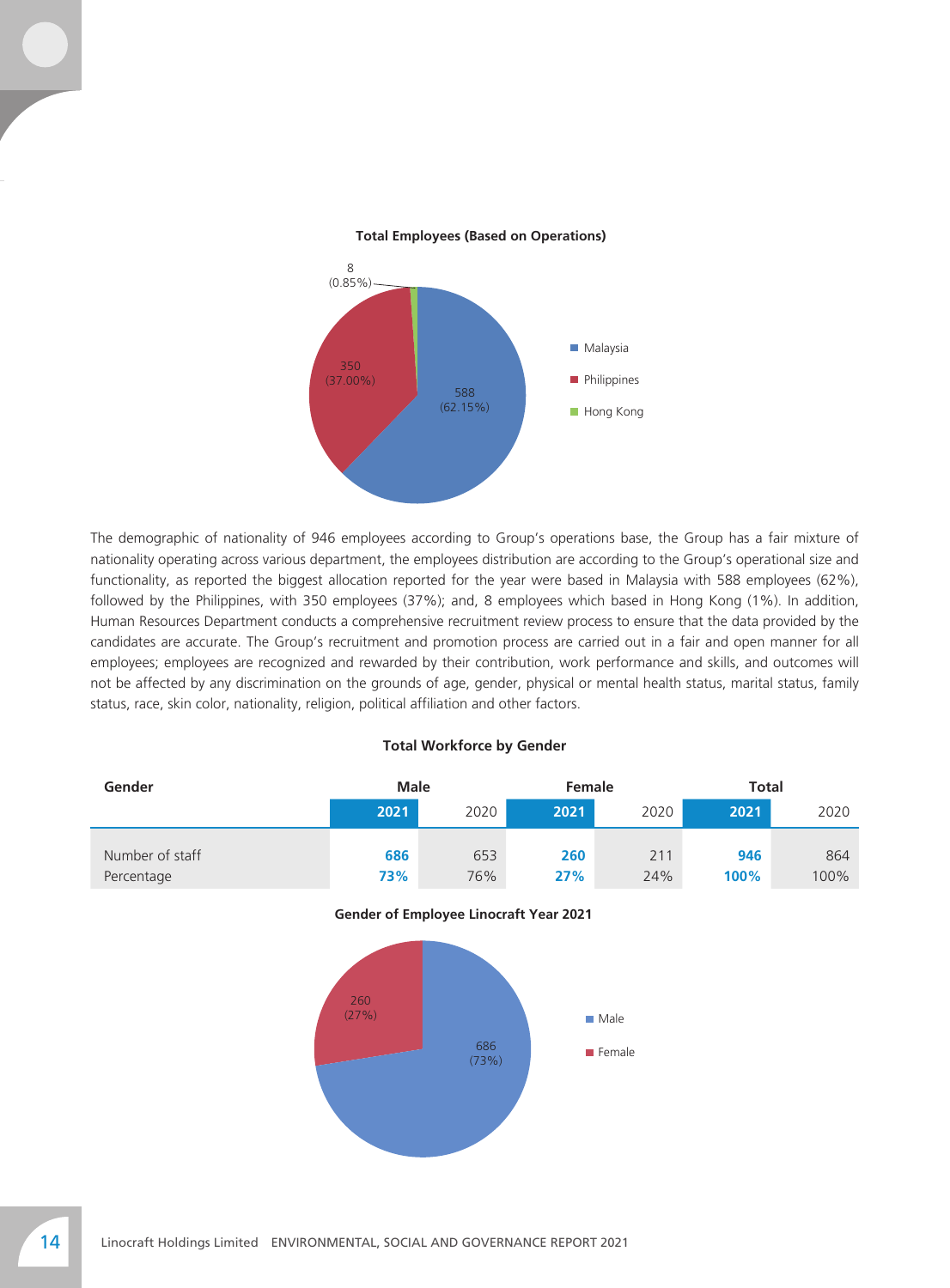### **Total Workforce by Age**

| Age Group       | Below 20 |                | 30 to 39<br>20 to 29 |                                                                       | 40 to 49 |                | 50 to 59 |     | Total<br>Above 60 |       |       |                 |                     |     |
|-----------------|----------|----------------|----------------------|-----------------------------------------------------------------------|----------|----------------|----------|-----|-------------------|-------|-------|-----------------|---------------------|-----|
|                 |          |                |                      | 2021 2020 2021 2020 2021 2020 2021 2020 2021 2020 2021 2020 2021 2020 |          |                |          |     |                   |       |       |                 |                     |     |
|                 |          |                |                      |                                                                       |          |                |          |     |                   |       |       |                 |                     |     |
| Number of staff | 3        | $\overline{4}$ | 419                  | 422                                                                   | 326      | 265            | 154      | 128 | 33                | 35    | 11    | 10 <sup>1</sup> | 946                 | 864 |
| Percentage (%)  | $1\%$    | $0\%$          | 44%                  | 49%                                                                   |          | <b>34%</b> 31% | $16\%$   | 15% | 4%                | $4\%$ | $1\%$ |                 | 1% <b>100%</b> 100% |     |



**Number of staff Year 2021**

The total employee turnover rate is as below:

## **Total Employee Turnover Rate by Operations**

| <b>Operations</b> | <b>Number</b> | <b>Turnover Rate</b> |
|-------------------|---------------|----------------------|
|                   |               |                      |
| Malaysia          | 178           | 19.7%                |
| Philippines       | 134           | 14.8%                |
| Hong Kong         | $\Omega$      | $0.0\%$              |

### **Total Employee Turnover Rate by Gender**

| Gender | Number of<br><b>Staff</b><br><b>Turnover Rate</b> |         |
|--------|---------------------------------------------------|---------|
| Male   | 224                                               | 24.8%   |
| Female | 88                                                | $9.7\%$ |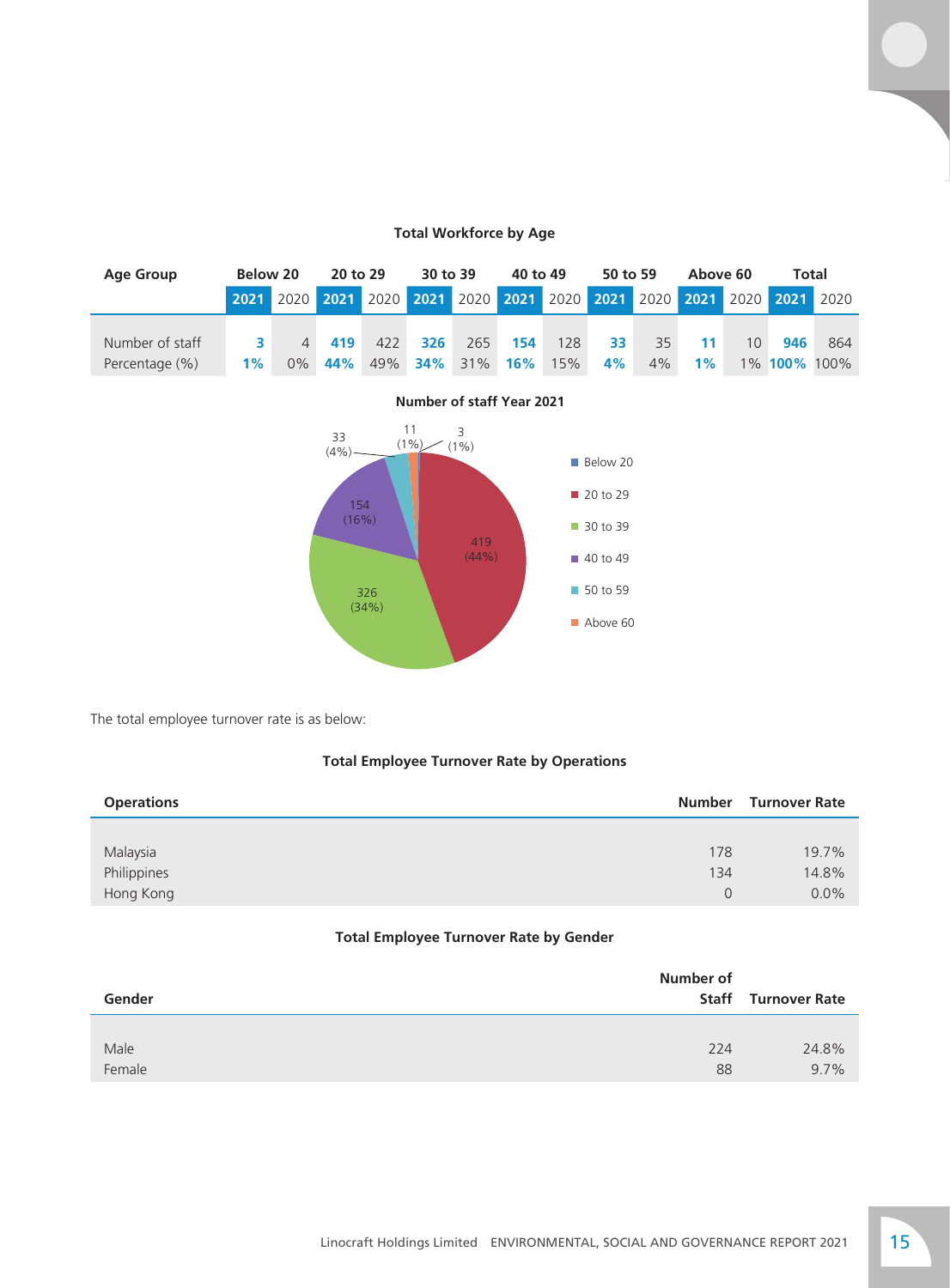#### **Total Employee Turnover Rate by Age Group**

|                  | Number of |                     |
|------------------|-----------|---------------------|
| <b>Age Group</b> |           | staff Turnover Rate |
|                  |           |                     |
| Below 20         | 3         | 0.3%                |
| 20 to 29         | 125       | 13.8%               |
| 30 to 39         | 73        | 8.1%                |
| 40 to 49         | 20        | 2.2%                |
| 50 to 59         | 10        | 1.1%                |
| Above 60         |           | 0.1%                |

The Group strictly prohibits the employment of children or forced labor and sets out the policies in our labor code to eradicate child labor, juvenile workers and forced labour.

#### **Aspect B2: Health and Safety**

Human capital is one of the key pillars of the Group's success. The Group follows the Malaysian health and safety-related rules and regulations set out in the Occupational Safety and Health Act 1994. To ensure that employees work in a safe and healthy environment, the Group has a safety and health officer under the human resource team headed by human resources and general affairs manager. Safety and health officer has attended safety and health officer course organised by National Institute of Occupation Safety and Health of Malaysia. The Group also established a safety and health policy for our employees to follow. In addition, the Group provides occupational safety education and trainings, conducted by external trainers, to raise employees' awareness of safety issues. Meanwhile for the Philippines, the Group follows the Republic of Philippines Act No 11058 Strengthening Compliance with Occupational Safety and Health Standards and Providing Penalties for Violations to set up and implement safety and health foundations there to ensure the employees there work in a safe and healthy environment.

The Group is also required, under the Occupational Safety and Health Act, to formulate and revise (as often as may be appropriate) a written statement of its general policy with respect to the safety and health at the work place of the employees, as well as the current arrangements for carrying out such policy. The Group has prepared its written statement entitled safety and health policy whereby all employees are required to report any injury or work related illness to their immediate superior regardless of the seriousness of the injuries, the supervisor will then investigate and report it back to the management for further corrective and preventive actions to be taken.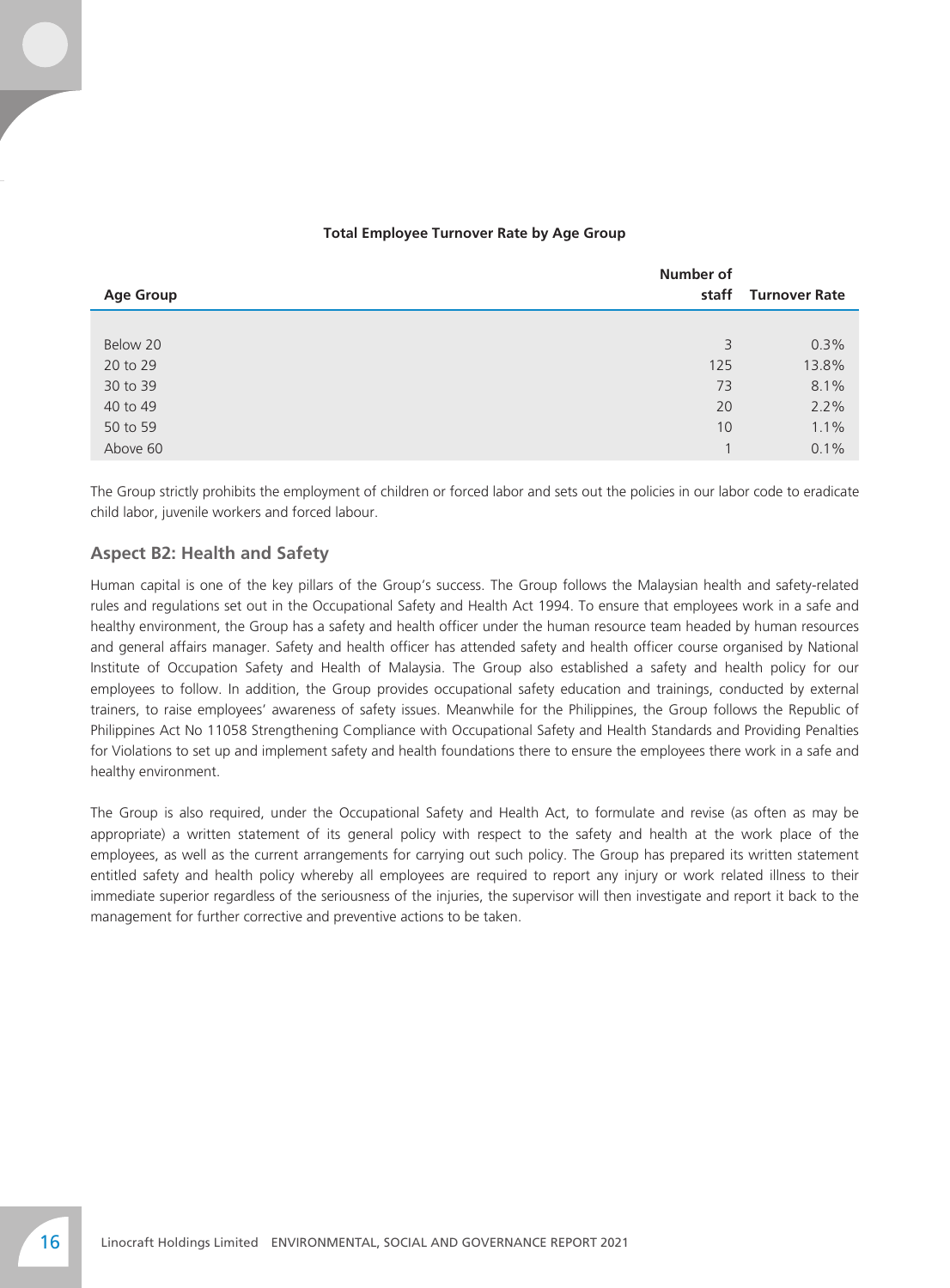The following table shows the Group work-related fatalities and injury statistic for the Year 2021, Year 2020 and Year 2019:

| Total man hour |           | <b>Occupational accident lost time</b><br>in hour |      |      | <b>Occupational poisoning &amp;</b><br>disease cases in hour |      |      |      |
|----------------|-----------|---------------------------------------------------|------|------|--------------------------------------------------------------|------|------|------|
| 2021           | 2020      | 2019                                              | 2021 | 2020 | 2019                                                         | 2021 | 2020 | 2019 |
| 3,842,020      | 2.956.290 | 1,724,200                                         | 232  | 816  | 216                                                          |      |      |      |

The Group is not aware of any material non-compliance with the above-mentioned relevant laws and regulations that have a significant impact on the Group relating to providing a safe working environment and protecting employees from occupational hazards during the Year 2021.

In addition, the Group has assigned responsible person to identify any actual and potential hazards and risks to each individual and work towards safe and hygienic work environment, and to ensure that office and work environment is in line with or higher than requirements of relevant laws. Human Resource Department have also arranged rescue, fire and evacuation drills to improve staff safety awareness; and employees are expected to comply with the policies and procedures, and cooperate in all safety trainings.

#### COVID-19 Measures

Due to the COVID-19 pandemic, the Group has come up with a set of practices to protect its employees.

The Group provides personal protective equipment such as face mask and face shield to its employees daily to minimize the droplets contacts while providing hand sanitizers everywhere inside company's compound to fulfill employees' hand sanitizing needs.

In order to prevent more contacts, the Group has implemented Work from Home for admin staffs so that they can carry their work from home. Meanwhile, the Group increase its safety manpower to control and minimize the human contacts in the operation side. All employees are required to follow the COVID-19 Standard Operating Procedure ("**SOP**") and inspection will be carried occasionally to ensure the SOPs are being followed in the operation side.

The Group has also provided the swab test for all of the employees for free including the new employees.

For vaccinations, the Group has achieved 100% fully-vaccinated status for Malaysia's staffs and around 95% of fullyvaccinated status for the Philippines' staffs.

For the visitors, the Group requires the Health Declaration from the outsiders or visitors before entering company compound and antigen test needs to be done to be allowed to enter company compound.

The Group will let all the employees to perform bi-weekly saliva test for extra COVID-19 protection. The Group will also issue notice to promote COVID-19 self-protection occasionally.

Last but not least, disinfection will be done daily by the related-department.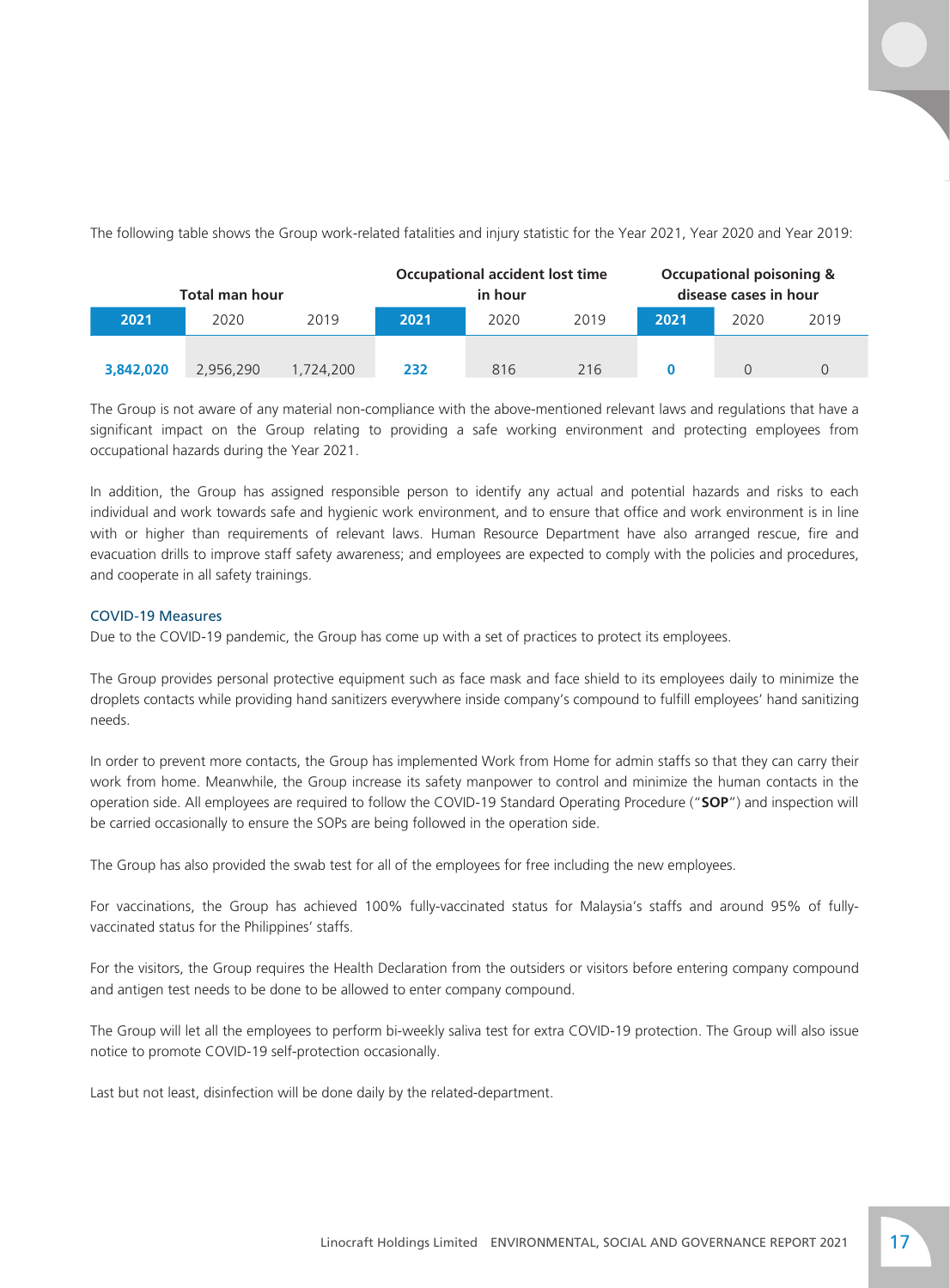## **Aspect B3: Development and Training**

The Group values employees as human capital and invests resources to educate and improve their standards so that they can make a greater contribution to the Group's success. A training plan is developed on a yearly basis by human resources department to schedule its employees to attend training/courses that to enhance their capabilities. The Group provides both internal and external training regarding the basic knowledge of machinery operation, relevant regulations, internal quality audit and other useful topics. The table below shows the training subject of employees trained by department.

#### **Training Record for Year 2021**

|                | No. Subject                                              | <b>Department</b>          | <b>Training Date</b> |
|----------------|----------------------------------------------------------|----------------------------|----------------------|
|                |                                                          |                            |                      |
| 1              | Industrial First Aid & CPR Training                      | All department             | 5/9/2020             |
| $\overline{2}$ | Total Technical Control of Industrial Effluent Treatment | <b>WTP</b>                 | 21/9/20-23/9/20      |
|                | System (IETS)                                            |                            |                      |
| 3              | Forklift Safety Competence Programme                     | All department             | 7/11/20-8/11/20      |
| $\overline{4}$ | Forklift Safety Competence Programme                     | All department             | 28/11/20-29/11/20    |
| 5              | Scheduled waste: Environmental Ethics & Technologies     | <b>WTP</b>                 | 21/12/20-22/12/20    |
|                | Favouring Sustainability Agenda                          |                            |                      |
| 6              | <b>LEAN MANUFACTURING</b>                                | All department             | $1/1/21 - 31/3/21$   |
| $\overline{7}$ | Define, Measure, Analyze, Improve and Control            | Engineering/QA/Production/ | 22/1/21-25/1/21      |
|                |                                                          | Planning/Marketing/EHS/    |                      |
|                |                                                          | Procurement/CS/Warehouse   |                      |
| 8              | <b>5S PLANTWIDE KAIZEN</b>                               | All department             | 15/2/21-20/2/21      |
| 9              | <b>HRDF Onboarding Session</b>                           | <b>HR</b>                  | 22/2/2021            |
| 10             | Hydraulic Control IETS: A Forensic Analysis              | <b>WTP</b>                 | 29/3/21-30/3/21      |
| 11             | National Seminar: Bribery in Operational Safety Health   | <b>SHE</b>                 | $3/4/21 - 4/4/21$    |
|                | (OSH). Do we evaluate OSH practitioner integrity?        |                            |                      |
| 12             | ROOT CAUSE ANALYSIS                                      | Production                 | $1/5/21 - 31/7/21$   |
| 13             | Systems Approach to Risk Identification                  | <b>HR</b>                  | 23/6/21-25/6/21      |
| 14             | Forest Stewardship Council (FSC) Code of Conduct and     | All department             | $7/7/21 - 8/7/21$    |
|                | Trademark Standards Awareness Course                     |                            |                      |
| 15             | SEXUAL HARASSMENT                                        | Production/Warehouse/QA    | 10/7/2021            |
| 16             | Flexhrms — online refresher course                       | <b>HR</b>                  | 13/7/2021            |
| 17             | <b>FIRE SAFETY TRAINING</b>                              | Production/Warehouse/QA    | 17/7/21-26/10/21     |
| 18             | SEIGWERK - BASIC INK TECHNOLOGY, COLOR THEORY,           | Production/Engineering/QA/ | 19/8/2021            |
|                | <b>BASIC COLOR MATCHING THEORY</b>                       | Marketing                  |                      |
| 19             | OPERATIONAL LEADERSHIP TRAINING                          | All department             | 26/8/21-27/8/21      |

In terms of training hours, the Group carried out 222 (2020: 258) hours of training in total during the Year 2021, the total number of hours of training received by employees was 522 (2020: 1,496) hours and the average hours of training per employee was approximately 0.5 (2020: 1.7) hours. The percentage of employees trained by male and female were approximately 61% and 39% (2020: 78% and 22%) and the percentage of employee category by senior management, middle management and other staff were approximately 2%, 19% and 79% (2020: 1.3%, 3.4% and 95.3%). The average training hours completed per employee by male and female were approximately 0.5 and 0.8 (2020: 1.8 and 1.6) hours and the average training hours completed per employee category by senior management, middle management and other staff were approximately 0.7, 2.8 and 0.4 (2020: 1.6, 2.6 and 1.7) hours.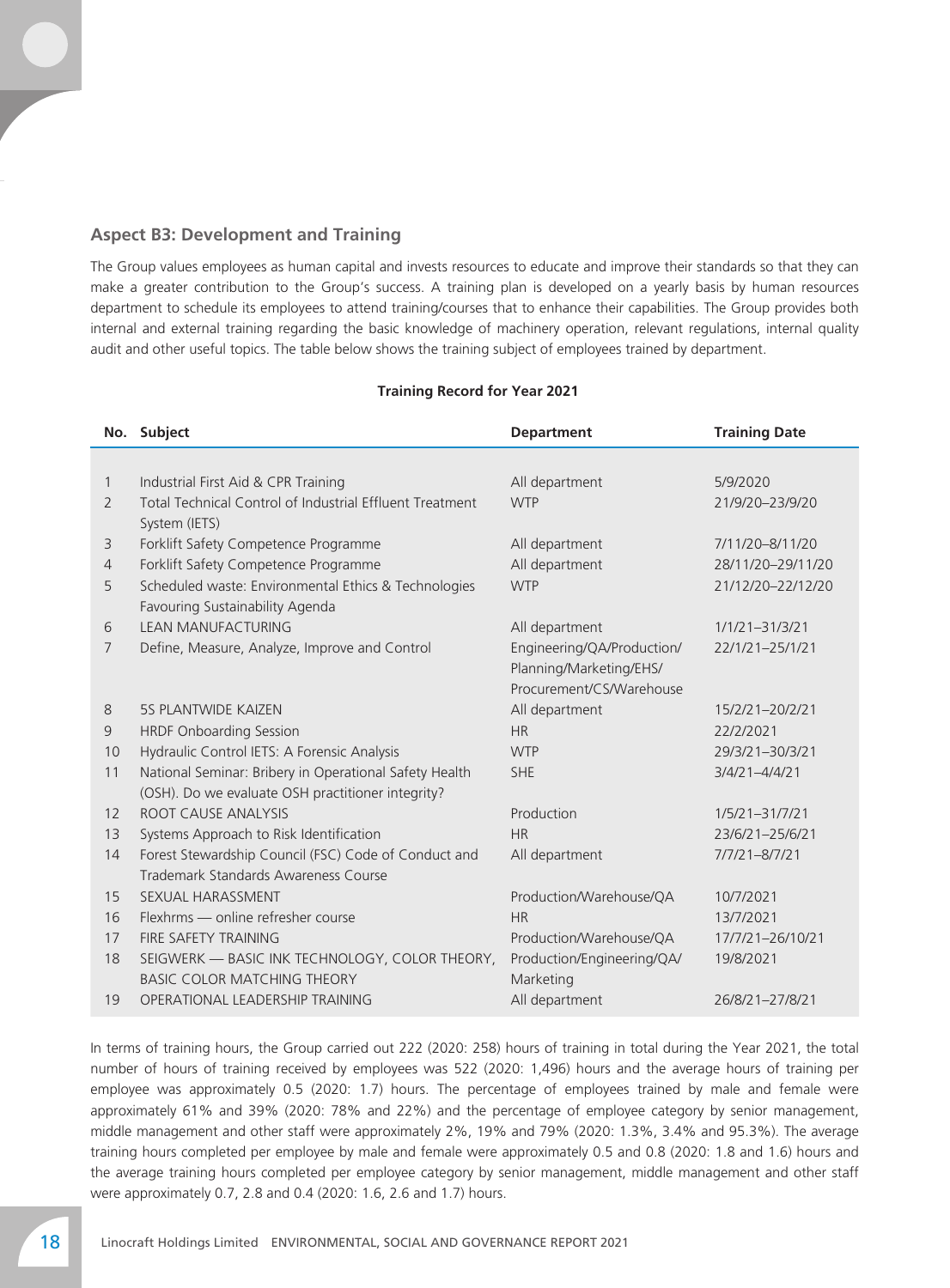## **Aspect B4: Labor Standard**

The Group fully agreed that employing child and forced labour are a violation of basic human rights and international labour conventions, and poses threats to the sustainable development of the society and economy. Linocraft has put in place human resources policies and guidelines in compliance with the relevant employment laws and regulations of the local governments.

The Group will do a preliminary filter before the actual hiring procedure to ensure no child labor taken in the process.

During the Year 2021, the Group strictly complied with the employment ordinance and did not employ any child labour nor forced labour in accordance with the relevant laws and regulations of the local governments.

#### **Aspect B5: Supply Chain Management**

The Group's suppliers are mainly suppliers of raw materials such as paper, facer, glue, chemical and printing plate, as well as foreign worker providers and logistics companies. Linocraft believes that suppliers are one of the key components of Group's business and they play an important role in the manufacturing process. The Group also believes that fostering close working relationships with suppliers is imperative so as to maintain reliable sources of raw material supplies to produce high quality products. The raw materials are procured from several countries such as Malaysia, Hong Kong, Indonesia, and Thailand. In general, the raw materials are ordered based on the yearly projections provided by the customers. The forecasts are reviewed by both marketing and purchasing department on a monthly basis to ensure that sufficient raw materials are procured in time for production. Based on the forecast, the Group places orders for raw materials for production to meet customers' orders. Operations team plans for resources based on production schedule to ensure that adequate manpower is allocated to production lines. The same team also plans logistics support and obtains additional resources from the logistics partners when necessary.

The Group believes that effective communication is the key to maintain a long-term relationship with suppliers. The Group reviews the qualifications and performance of suppliers including background, quality, price, delivery lead time, complaint history, environmental, social risks and financial stability on a regular basis and to take all reasonable efforts to conduct appropriate inspections and checks to current and potential suppliers.

The Group also pays attention to the environmental awareness of its suppliers and promotes sound environmental performance and governance practices amongst its suppliers and sub-contractors. The Group encourages its business partners and suppliers to consider the risks posed to their operations from climate change and to actively mitigate their environmental impacts during supplier conference.

Besides, we perform close monitoring on the business practices of suppliers or subcontractors through the site visit, news or social media. Any observations of non-compliance will be reported immediately to the management. Corrective action plan will be carried out to remediate the identified risks in a timely manner.

The Group strives to focus on ethical supply chain management while producing a global supply chain. During the Year 2021, the Group has 919 (2020: 1,180) suppliers all over the world, which mostly consists of 578 (2020: 891) suppliers from Malaysia, 265 (2020: 162) suppliers from the Philippines, 16 (2020: 47) suppliers from Singapore and 35 (2020: 41) suppliers from China and 15 (2020: 21) suppliers from Hong Kong SAR. Other source of supplies included United States, Germany, Finland, Indonesia, Thailand and etc. The Group was not aware of any key suppliers that has any significant negative impact on the business ethics, environmental protection and labour practices.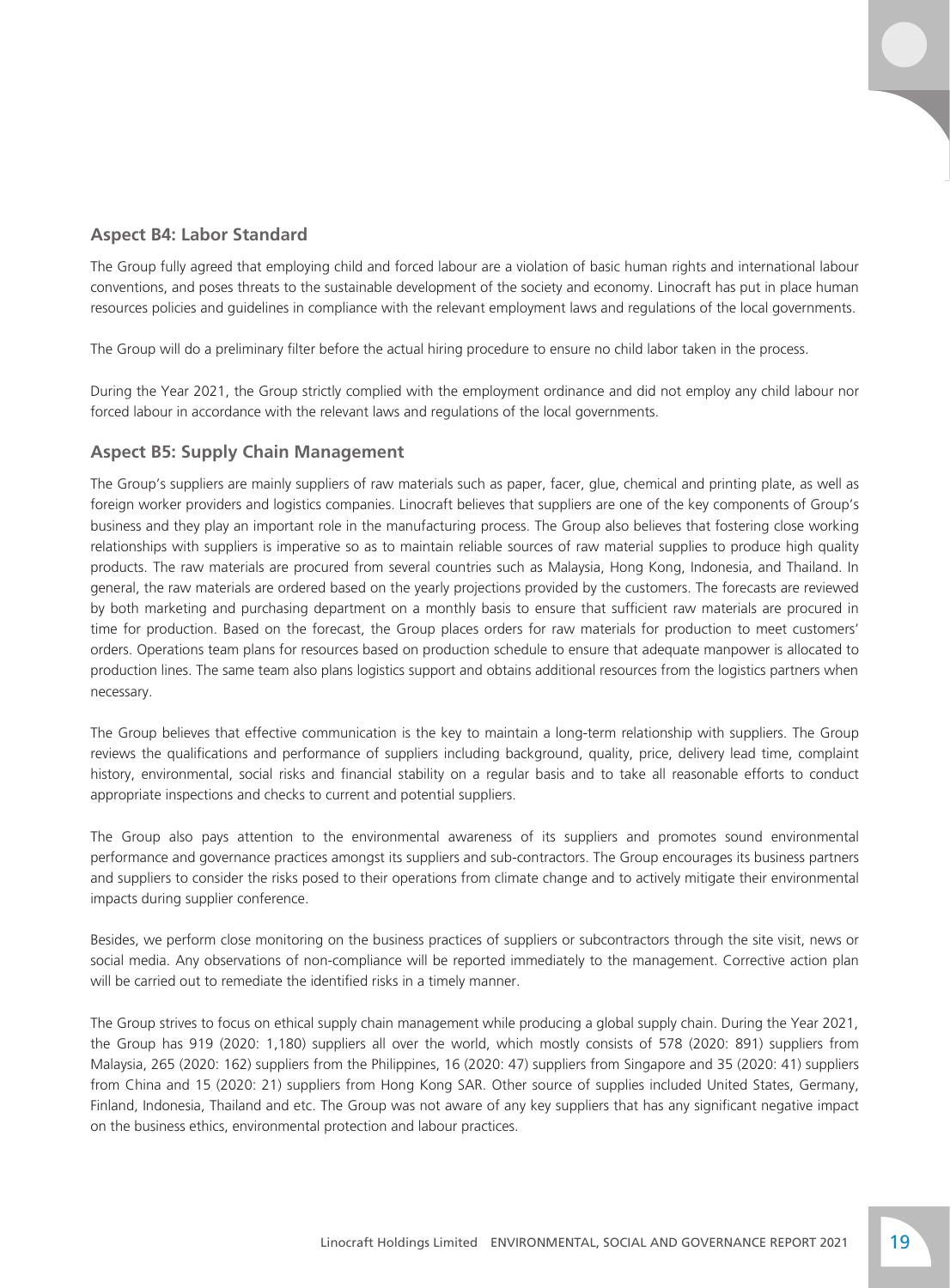## **Aspect B6: Product Responsibility**

Linocraft has been awarded the ISO 9001:2015 quality management system certification in provision of printing and packaging products. This certification is a testament to its commitment to delivering products and services of the highest quality to its customers. The Group's management believe that this certification can boost customers' confidence on the products and services provided by the Group.

The Group places strong emphasis on consistently upholding the quality of its products. The Group has in place a quality assurance team which performs checks on different departments' processes on an annual basis, to ensure the implementation of the quality management system requirements of ISO 9001:2015 and own established requirements. The primary duties of the quality assurance team are formulating and implementing systematic quality management policies and standard operating procedures for the Group's operational processes in order to maximise the overall quality consistency of its products; overseeing compliance of the quality management policies and procedures by different departments of our Group; carrying out internal audits to identify areas for improvements; and preparing the results of external quality accreditation audits for discussion in the management review meetings.

The Group has a sales support team that responds to customer enquiries, feedback and complaints. All complaints will be recorded essentially on the internal system which records the details of complaint, monitors the handling and progress of the complaint and records the results of the resolution. The Group is also committed to protecting customer's personal data. All the personal information collected by the Group is strictly used in accordance with the relevant laws and regulations. All of its employees and third-party service providers who have access to customer's data are required to respect its confidentiality.

The Group also is certified with ISO 14001:2015 which specifies the requirements for an environmental management system that an organization can use to enhance its environmental performance and to manage its environmental responsibilities in a systematic manner that contributes to the environmental pillar of sustainability, which provide value for the environment, the organization itself and interested parties. Consistent with the organization's environmental policy, the intended outcomes of an environmental management system include, enhancement of environmental performance, fulfilment of compliance obligations; and achievement of environmental objective.

Top management always plans for the ongoing function of the environmental management. Risks and opportunities of the environmental management in the organization need to be assessed, and environmental objectives for improvement need to be identified and plans are made to accomplish these objectives. Additionally, the organizational processes interact and affect the environment as well as the legal and other commitments that are required for the organization. The operation requirements deal with all aspects of the environmental controls needed by the organizational processes, as well as the need to identify potential emergency situations and fulfilling requirements needed to ensure its function. It includes monitoring and measuring processes, assessing environmental compliance, internal audits, and ongoing management review of the environmental management.

As the Group's operational process does not involve advertising and labelling practices, the disclosure on information relating to advertising and labelling is not applicable to the Group.

During the Year 2021, the Group did not receive any cases of product or service-related complaints and no products were subject to recalls for safety and health reasons.

During the Year 2021, the Group was not aware of any incidents of non-compliance with relevant laws and regulations relating to health and safety, advertising, labelling, privacy matters relating to products and services provided and methods of redress that have significant impact on the Group.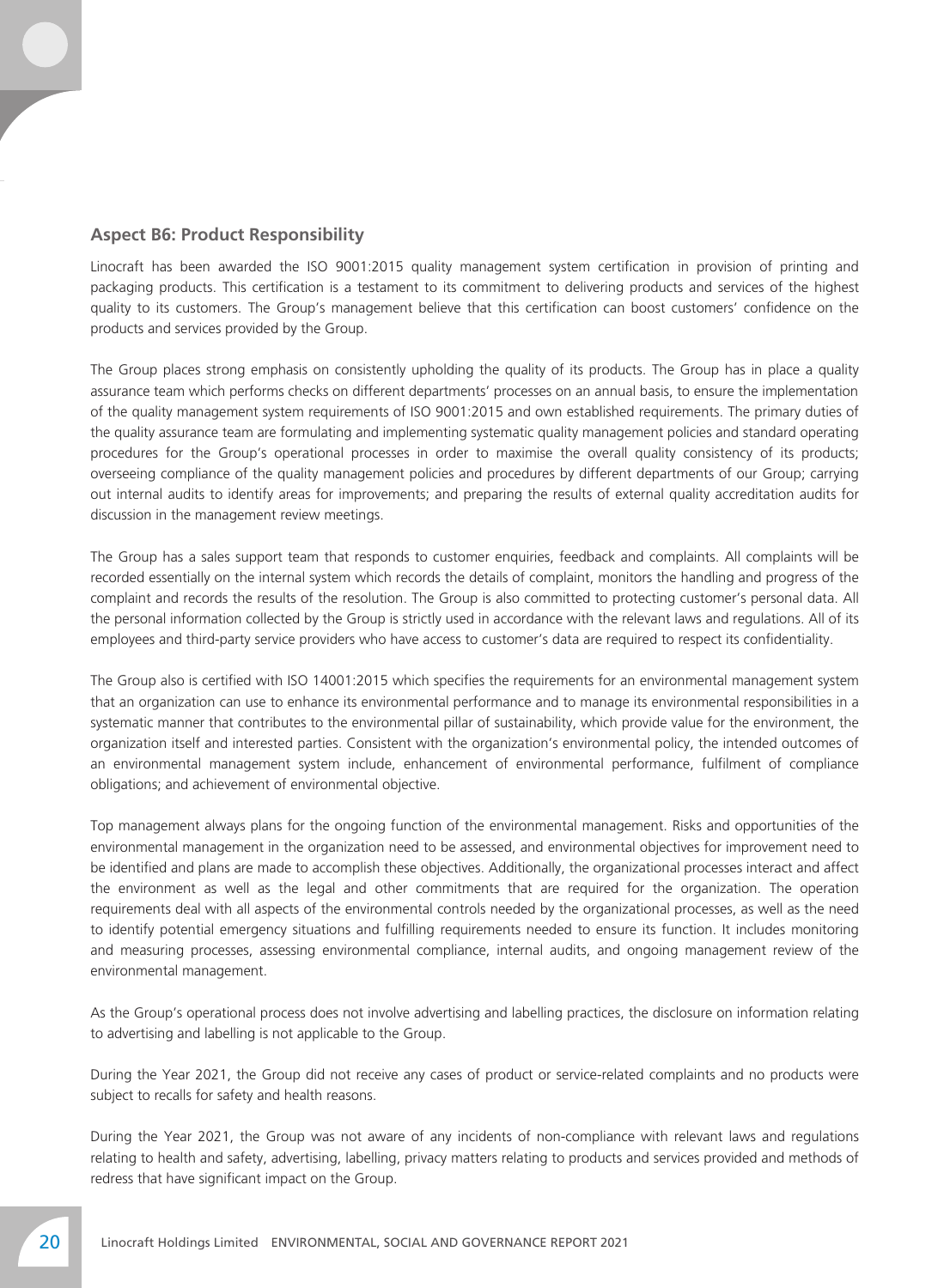Despite intellectual property rights is not considered as a material ESG aspect due to the Group's business nature, the Group has established relevant policies to govern the information technology management within the Group. Also, the IT Department is responsible for obtaining proper licenses for software, hardware and information the Group uses in its business operation. Duplication or downloading of information, software, and images from the internet must be approved by relevant departments. Furthermore, we closely monitor the infringement actions in the market and prevent any infringement behavior, such as counterfeit trademarks. As at 31 August 2021, the Group has two registered domain name in Malaysia and Hong Kong. The Group regularly monitors to ensure that intellectual property rights are not being infringed upon.

Our Group has successfully obtained government and regulators'acceptance filling under Registry of Trade Marks Malaysia in Classes 35, 40 and 42 on 2021, and in the midst of engaging with Singapore's regulator in discussing the potential benefits which is essential to strengthen the alliance between the intellectual property under our specification of Goods and Services scope, and securing consequently sustainable innovation. Innovation is indispensable for sustainable economic growth. Only the emergence and diffusion of new technological improvements can lead to increased efficiency, pollution minimization, waste reduction and increased durability.

## **CONSUMER DATA PROTECTION**

Regarding customer information and data, the Group always handles it with the highest degree of confidentiality. Instruction with respect to confidentiality is stated in the staff handbook. In other words, employees are well noted about the importance of protecting the privacy of our customers and the Group even before their commencement of work. Our employees are prohibited to reveal or capitalize on any confidential matters or information related to their work and the Group no matter under employment or after termination of their employment. To emphasize the significance of privacy protection, divulging confidential information to any third parties or outsiders without authorization is regarded as a major misconduct and could result in disciplinary actions.

# **PRIVACY PROTECTION**

The Group recognises the protection of confidential information is the key to its success, therefore protecting confidential data and customers' privacy always remains a priority of the Group. As such, a Data Privacy Policy and data protection controls have been implemented by the Group, for which the corresponding guidelines are established in compliance with the Malaysian Personal Data Protection Act 2010, the Philippines Data Privacy Act of 2012 and the Hong Kong Personal Data (Privacy) Ordinance.

As stated in the staff handbook, the Group strictly prohibits any disclosure and transfer of the Group's internal data to other entities without prior consent from the management. Unauthorised access and misuse of information are also strictly prohibited. Any violations of the privacy policy are major misconduct that shall be subjected to disciplinary action including dismissal and judicial proceedings. The Group also provides employees with privacy training to promote their privacy awareness.

Linocraft Holdings Limited ENVIRONMENTAL, SOCIAL AND GOVERNANCE REPORT 2021 21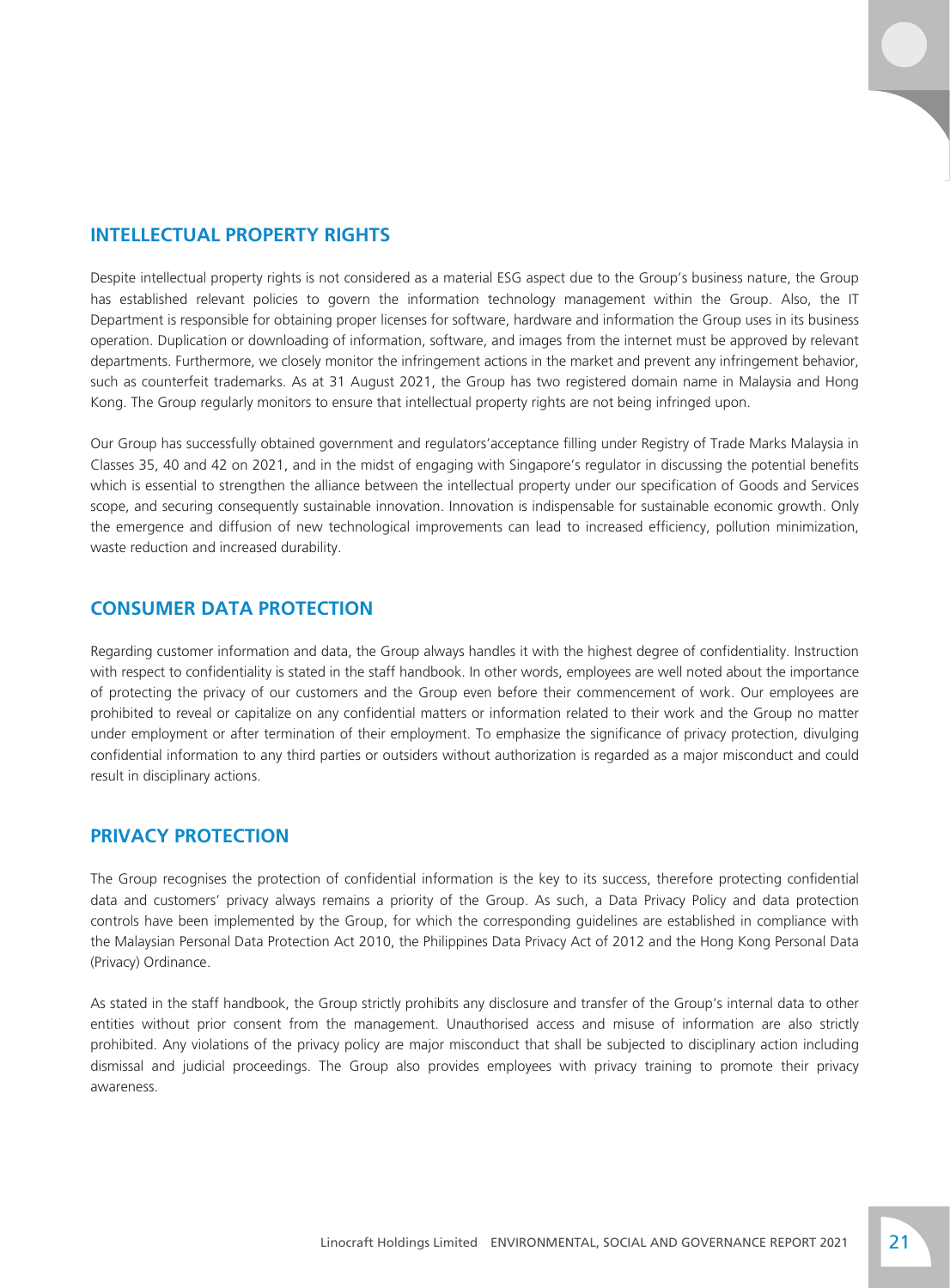The Group applied sufficient system security to grant access rights to designated personnel according to their job duties and prevent any unauthorised access to our system resources, information and personal data. Any transfer of personal data to a third-party processor is only allowed if the third party agrees to comply with the terms and conditions stipulated under our privacy policy with adequate security measures in place.

In addition, a proper review mechanism has been established to approve any amendment within the system to establish accountability, prevent risks of inappropriate access grants, and decrease uncertainties of potential misuse of data.

#### **Aspect B7: Anti-corruption**

Linocraft strictly complies with the local laws and regulations by establishing strict anti-corruption and integrity codes and developing internal corresponding and management systems, which require all directors, management and employees of the Group to maintain a high level of business ethics. Employees discovering any corruption, bribery, blackmail, fraud and money laundering incident must be reported to the Board. All complaints filed are confidential and the Company is responsible to protect the legitimate rights and interests of whistle blower. All reported cases would be investigated in a fair and proper manner and the Group will take necessary actions to protect the rights and interests of the Group and their stakeholders.

During the Year 2021, our directors and employees were given anti-corruption training which includes the "Anti-Corruption Programme-A Guide for Listed Companies" conducted by the Independent Commission Against Corruption of Hong Kong Special Administrative Region. The Group allocates some staff to join the local anti-bribery seminar "the National Seminar: Bribery in Operational Safety Health (OSH). Do we evaluate OSH practitioner integrity?" to bring in the anti-bribery knowledge in fighting the anti-corruption.

Under Group's Anti Bribery and Corruption Policy stated that the group have zero tolerance towards any form of bribery and corruption as an effort to ensuring compliance with the enacted acts; and, enabling employee's and persons associated with the Company to understand the associated risks and taking vigilance steps to prevent any wrongdoing or potential violation of the stated act and ultimately to comply with anti-bribery and anti-corruption legislations that applies in any jurisdiction in any part of our operating regions. The current framework and guidelines of anti-bribery and corruption act are clearly defined in our policy. This policy applies to all individuals working at all levels and grades, and also applies to any individuals or organizations come into with during course of their works. All existing employees will receive regular, relevant training on how to implement and adhere to our Group Policy. Our zero-tolerance approach to bribery and corruption had been communicated to all suppliers, contractors, agents and other partners in the outset of our relationships with them and as appropriate thereafter.

In addition, whistle-blowing mechanism has also been established to provide a confidential channel for employees to raise concerns about wrongdoings, fraudulent and unethical acts, and other malpractices at the earliest opportunity. The Group provides protection to the internal whistleblower against any adverse and detrimental actions for disclosing any improper conduct committed or about to be committed within the Group, to the extent reasonably practicable, provided that the disclosure is made in faith. Such protection is accorded even if the investigation later reveals that the whistleblower is mistaken as to the facts and the rules and procedures involved.

On top of that, the Group's Whistleblowing Policy is in place with the objective to provide avenue for reporting any acts of wrongdoing to our stakeholders with accorded protection and confidentiality. All concerns/feedback is strictly private and confidential where the reporting can be done through the channel provided and addressed to Human Resource Manager or Director.

During the Year 2021, there were no concluded legal cases regarding corrupt practices brought against the Group or its employees and the Group did not experience any incident of non-compliance with the applicable laws and regulation to bribery, extortion, fraud and money laundering.